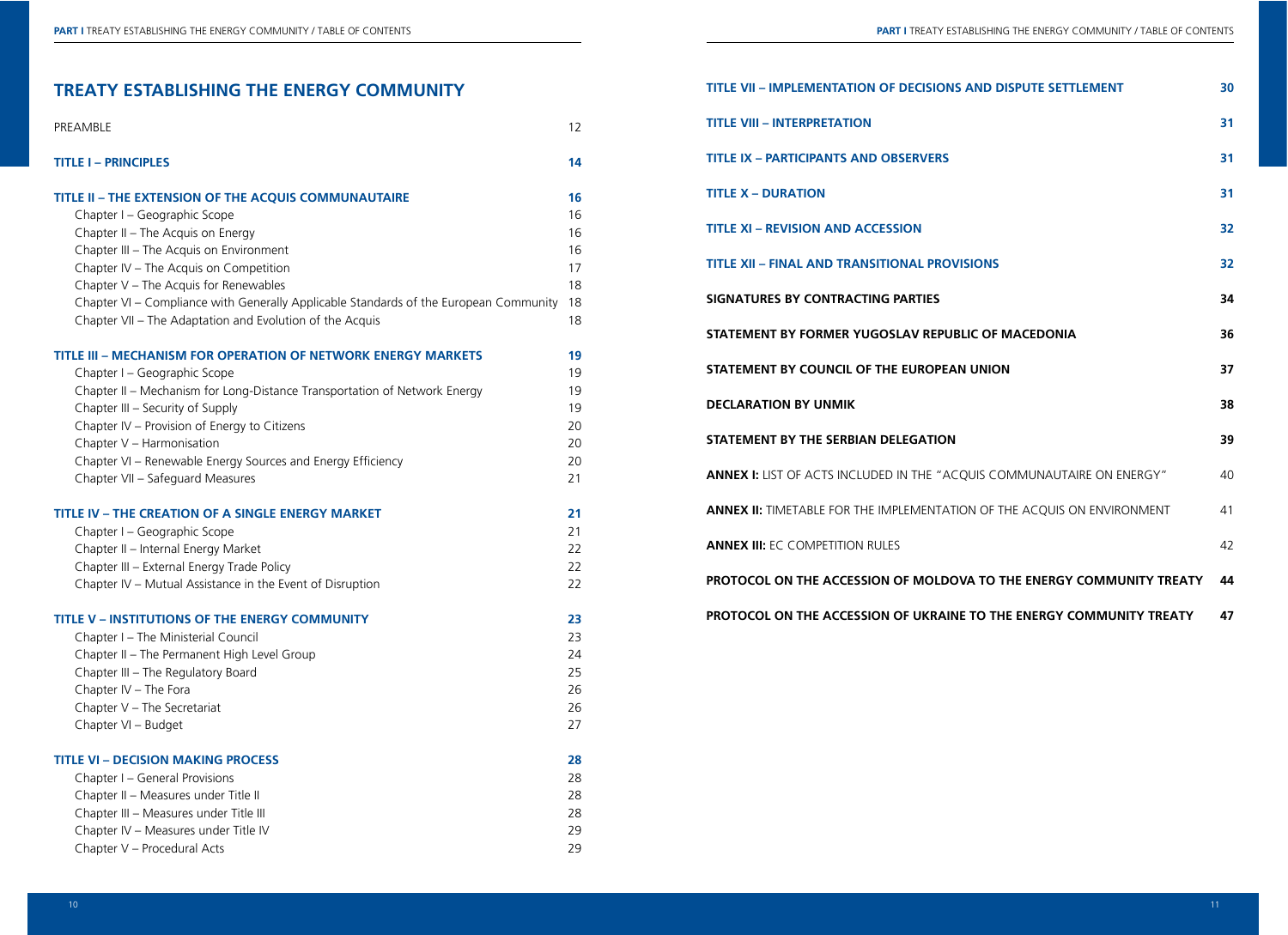The Parties, being:

The European Community on the one hand,

And

The following Contracting Parties on the other hand:

The Republic of Albania, the Republic of Bulgaria, Bosnia and Herzegovina, the Republic of Croatia, the former Yugoslav Republic of Macedonia, the Republic of Montenegro, Romania, the Republic of Serbia (hereafter referred to as the Adhering Parties),

and

l The United Nations Interim Administration Mission in Kosovo pursuant to the United Nations Security Council Resolution 1244,

Consolidating on the Athens Process and the 2002 and 2003 Athens Memoranda of Understanding,

Noting that the Republic of Bulgaria, Romania and the Republic of Croatia are Candidate Countries for accession to the European Union, and that the former Yugoslav Republic of Macedonia has also applied for membership,

-Noting that the European Council in Copenhagen in December 2002 confirmed the European perspective of the Republic of Albania, Bosnia and Herzegovina, and Serbia and Montenegro, as potential candidates for accession of the European Union, and underlined the determination to support their efforts to move closer to the European Union,

Recalling that the European Council in Thessaloniki in June 2003 endorsed "The Thessaloniki Agenda for the Western Balkans: moving towards European integration", which aims to further strengthen the privileged relations between the European Union and the Western Balkans and in which the European Union encouraged the countries of the region to adopt a legally binding South-East Europe energy market agreement,

Recalling the Euro-Mediterranean Partnership Process and the European Neighbourhood Policy,

Recalling the contribution of the Stability Pact for South East Europe that has as its core the need to strengthen co-operation amongst the states and nations of South East Europe and to foster the conditions for peace, stability and economic growth,

Resolved to establish among the Parties an integrated market in natural gas and electricity, based on common interest and solidarity,

Considering that this integrated market may involve at a later stage other energy products and carriers, such as liquefied natural gas, petrol, hydrogen, or other essential network infrastructures.

Determined to create a stable regulatory and market framework capable of attracting investment in gas networks, power generation and transmission networks, so that all Parties have access to the stable and continuous gas and electricity supply that is essential for economic development and social stability,

Determined to create a single regulatory space for trade in gas and electricity that is necessary to match the geographic extent of the concerned product markets,

Recognising that the territories of the Republic of Austria, of the Hellenic Republic, of the Republic of Hungary, of the Italian Republic, and of the Republic of Slovenia are naturally integrated or directly affected by the functioning of the gas and electricity markets of the Contracting Parties,

Determined to promote high levels of gas and electricity provision to all citizens based on public service obligations, and to achieve economic and social progress and a high level of employment as well as a balanced and sustainable development through the creation of an area without internal frontiers for gas and electricity,

Desiring to enhance the security of supply of the single regulatory space by providing the stable regulatory framework necessary for the region in which connections to Caspian, North African and Middle East gas reserves can be developed and indigenous reserves of natural gas, coal and hydropower can be exploited,

Committed to improving the environmental situation in relation to gas and electricity, related energy efficiency and renewable energy sources,

Determined to develop gas and electricity market competition on a broader scale and exploit economies of scale,

Considering that, to achieve these aims, a broad ranging and integrated market regulatory structure needs to be put in place supported by strong institutions and effective supervision, and with the adequate involvement of the private sector,

Considering that in order to reduce stress on the state level gas and electricity systems and contribute to resolving local gas and electricity shortages, specific rules should be put in place to facilitate gas and electricity trade; and that such rules are needed to create a single regulatory space for the geographic extent of the concerned product markets,

Have decided to create an Energy Community.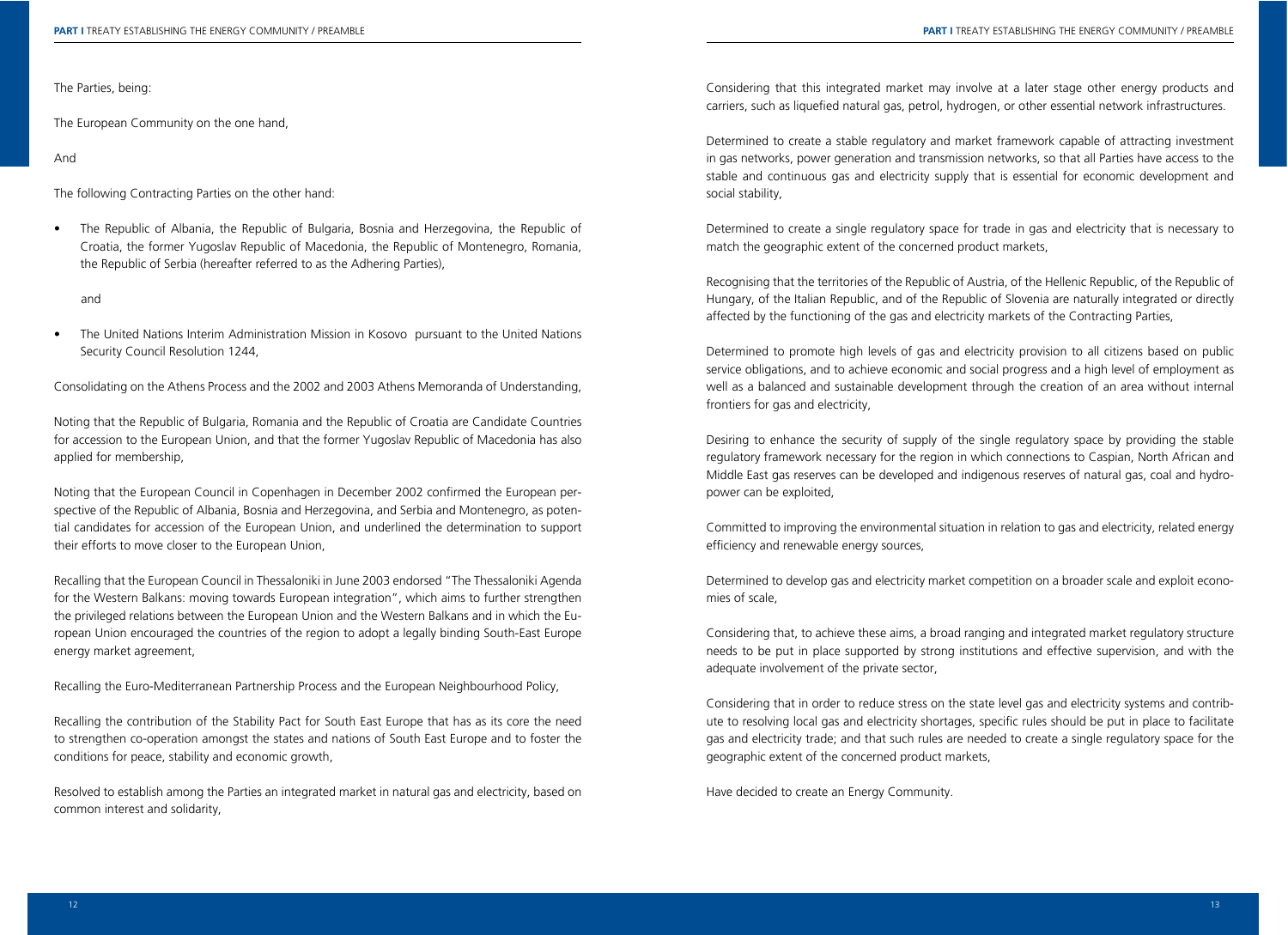# **TITLE I – PRINCIPLES**

#### *Article 1*

1. By this Treaty, the Parties establish among themselves an Energy Community.

2. Member States of the European Community may become Participants in the Energy Community pursuant to Article 95 of this Treaty.

#### *Article 2*

1. The task of the Energy Community shall be to organise the relations between the Parties and create a legal and economic framework in relation to Network Energy, as defined in paragraph 2, in order to:

(a) create a stable regulatory and market framework capable of attracting investment in gas networks, power generation, and transmission and distribution networks, so that all Parties have access to the stable and continuous energy supply that is essential for economic development and social stability,

(b) create a single regulatory space for trade in Network Energy that is necessary to match the geographic extent of the concerned product markets,

(c) enhance the security of supply of the single regulatory space by providing a stable investment climate in which connections to Caspian, North African and Middle East gas reserves can be developed, and indigenous sources of energy such as natural gas, coal and hydropower can be exploited,

(d) improve the environmental situation in relation to Network Energy and related energy efficiency, foster the use of renewable energy, and set out the conditions for energy trade in the single regulatory space,

(e) develop Network Energy market competition on a broader geographic scale and exploit economies of scale.

2. "Network Energy" shall include the electricity and gas sectors falling within the scope of the European Community Directives 2003/54/EC and 2003/55/EC1.2

#### *Article 3*

For the purposes of Article 2, the activities of the Energy Community shall include: (a) the implementation by the Contracting Parties of the *acquis communautaire* on energy, environ-

<sup>1</sup> Directive 2003/54/EC of the European Parliament and of the Council of 26 June 2003 concerning common rules for the internal market in electricity, Official Journal of the European Union n° L 176 of 15 July 2003, p.  $37 - 56$ ; and Directive 2003/55/EC of the European Parliament and of the Council of 26 June 2003 concerning common rules for the internal market in natural gas, Official Journal of the European Union n° L 176 of 15 July 2003, p. 57 – 78.

<sup>2</sup> According to Article 1 of Decision 2008/03/MC-EnC of 1 December 2008 concerning the implementation to the oil sector of certain provisions of the Treaty and the creation of an Energy Community Oil Forum, *"1. The Treaty is extended to oil under the conditions set by this Article.* 

*2.'Network Energy' as mentioned in Article 2 paragraph 2 of the Treaty shall be understood as to include the oil sector, i.e. supply, trade, processing and transmission of crude oil and petroleum products falling within the*  scope of the Directive 2006/67/EC and the related pipelines, storage, refineries and import/export facilities.

*4. Paragraphs 1 and 2 of this Article do not apply to Articles 21 to 23 and to Articles 43 to 46 of the Treaty."*

ment, competition and renewables, as described in Title II below, adapted to both the institutional framework of the Energy Community and the specific situation of each of the Contracting Parties (hereinafter referred to as "the extension of the *acquis communautaire*"), as further described in Title II:

(b) the setting up of a specific regulatory framework permitting the efficient operation of Network Energy markets across the territories of the Contracting Parties and part of the territory of the European Community, and including the creation of a single mechanism for the cross-border transmission and/or transportation of Network Energy, and the supervision of unilateral safeguard measures (hereinafter referred to as "the mechanism for operation of Network Energy markets"), as further described in Title III:

(c) the creation for the Parties of a market in Network Energy without internal frontiers, including the coordination of mutual assistance in case of serious disturbance to the energy networks or external disruptions, and which may include the achievement of a common external energy trade policy (hereinafter referred to as "the creation of a single energy market"), as further described in Title IV.

#### *Article 4*

The Commission of the European Communities (hereinafter referred to as "the European Commission") shall act as co-ordinator of the three activities described in Article 3.

## *Article 5*

The Energy Community shall follow the *acquis communautaire* described in Title II, adapted to both the institutional framework of this Treaty and the specific situation of each of the Contracting Parties, with a view to ensuring high levels of investment security and optimal investments.

## *Article 6*

The Parties shall take all appropriate measures, whether general or particular, to ensure fulfilment of the obligations arising out of this Treaty. The Parties shall facilitate the achievement of the Energy Community's tasks. The Parties shall abstain from any measure which could jeopardise the attainment of the objectives of this Treaty.

#### *Article 7*

Any discrimination within the scope of this Treaty shall be prohibited.

## *Article 8*

Nothing in this Treaty shall affect the rights of a Party to determine the conditions for exploiting its energy resources, its choice between different energy sources and the general structure of its energy supply.

*…*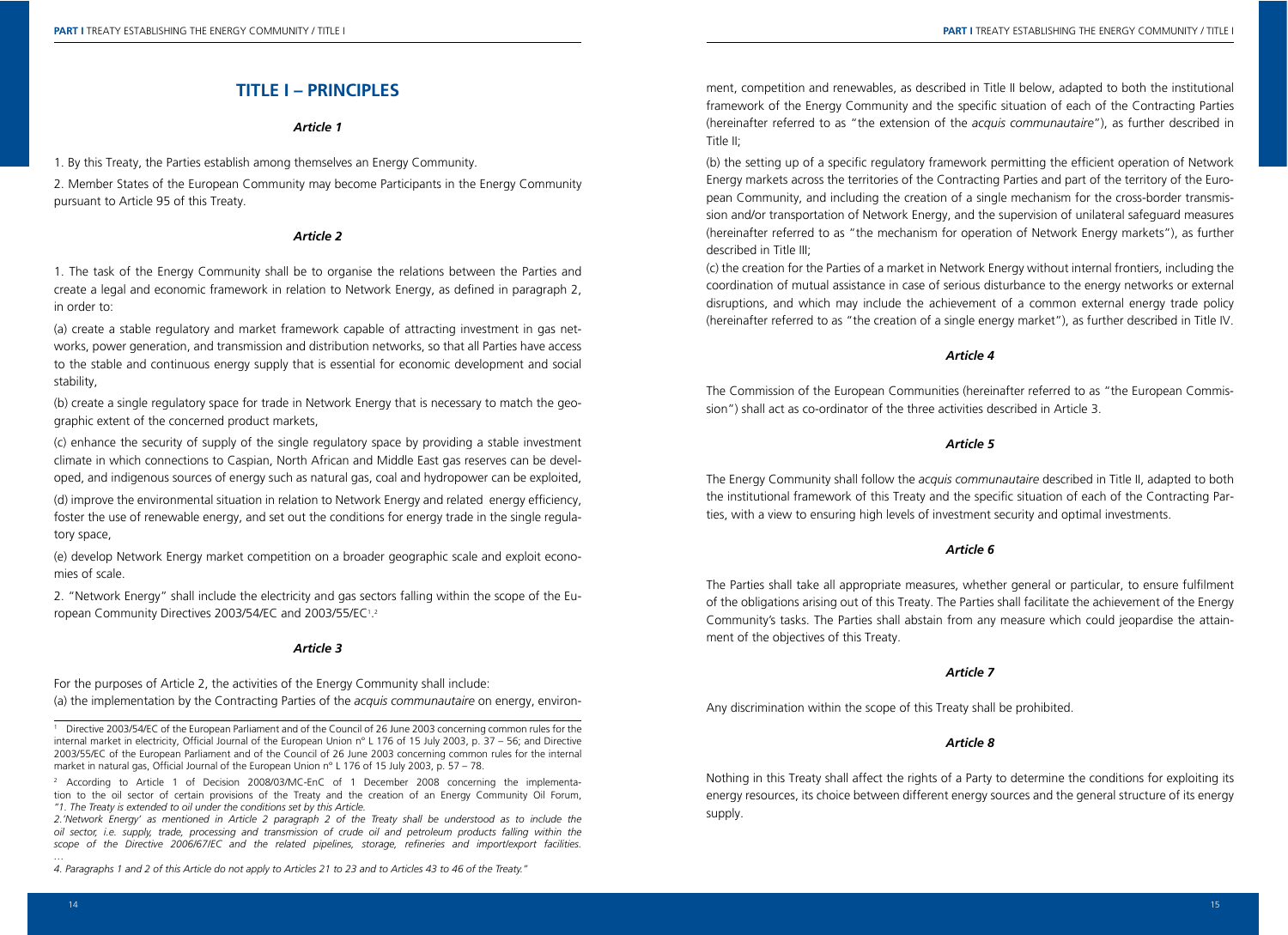# **TITLE II – THE EXTENSION OF THE ACQUIS COMMUNAUTAIRE**

# **CHAPTER I – GEOGRAPHIC SCOPE**

#### *Article 9*

The provisions of and the Measures taken under this Title shall apply to the territories of the Adhering Parties, and to the territory under the jurisdiction of the United Nations Interim Administration Mission in Kosovo.

### **CHAPTER II – THE ACQUIS ON ENERGY**

## *Article 10*

Each Contracting Party shall implement the *acquis communautaire* on energy in compliance with the timetable for the implementation of those measures set out in Annex I.

#### *Article 11*

The "*acquis communautaire* on energy", for the purpose of this Treaty, shall mean the acts listed in Annex I of this Treaty.3

# **CHAPTER III – THE ACQUIS ON ENVIRONMENT**

#### *Article 12*

Each Contracting Party shall implement the *acquis communautaire* on environment in compliance with the timetable for the implementation of those measures set out in Annex II.

#### *Article 13*

The Parties recognise the importance of the Kyoto Protocol. Each Contracting Party shall endeavour to accede to it.

## *Article 14*

The Parties recognise the importance of the rules set out in Council Directive 96/61/EC of 24 September 1996 concerning integrated pollution prevention and control. Each Contracting Party shall endeavour to implement that Directive.

After the entry into force of this Treaty, the construction and operation of new generating plants shall comply with the *acquis communautaire* on environment.

#### *Article 16*

The "*acquis communautaire* on environment", for the purpose of this Treaty, shall mean

(i) Council Directive 85/337/EEC of 27 June 1985 on the assessment of the effects of certain public and private projects on the environment, as amended by Council Directive 97/11/EC of 3 March 1997 and Directive 2003/35/EC of the European Parliament and of the Council of 26 May 2003,

(ii) Council Directive 1999/32/EC of 26 April 1999 relating to a reduction in the sulphur content of certain liquid fuels and amending Directive 93/12/EEC,

(iii) Directive 2001/80/EC of the European Parliament and of the Council of 23 October 2001 on the limitation of emissions of certain pollutants into the air from large combustion plants, and (iv) Article 4(2) of Directive 79/409/EEC of the Council of 2 April 1979 on the conservation of wild birds.

#### *Article 17*

The provisions of and the Measures taken under this Chapter shall only apply to Network Energy.

## **CHAPTER IV – THE ACQUIS ON COMPETITION**

## *Article 18*

1. The following shall be incompatible with the proper functioning of the Treaty, insofar as they may affect trade of Network Energy between the Contracting Parties:

(a) all agreements between undertakings, decisions by associations of undertakings and concerted practices which have as their object or effect the prevention, restriction or distortion of competition,

(b) abuse by one or more undertakings of a dominant position in the market between the Contracting Parties as a whole or in a substantial part thereof,

(c) any public aid which distorts or threatens to distort competition by favouring certain undertakings or certain energy resources.

2. Any practices contrary to this Article shall be assessed on the basis of criteria arising from the application of the rules of Articles 81, 82 and 87 of the Treaty establishing the European Community (attached in Annex III).

## *Article 19*

With regard to public undertakings and undertakings to which special or exclusive rights have been granted, each Contracting Party shall ensure that as from 6 months following the date of entry force of this Treaty, the principles of the Treaty establishing the European Community, in particular Article 86 (1) and (2) thereof (attached in Annex III), are upheld.

<sup>&</sup>lt;sup>3</sup> Amended by Article 1 of Ministerial Council Decision 2011/02/MC-EnC of 6 October 2011 on the implementation of Directive 2009/72/EC, Directive 2009/73/EC, Regulation (EC) No 714/2009 and Regulation (EC) No 715/2009 and amending Articles 11 and 59 of the Energy Community Treaty.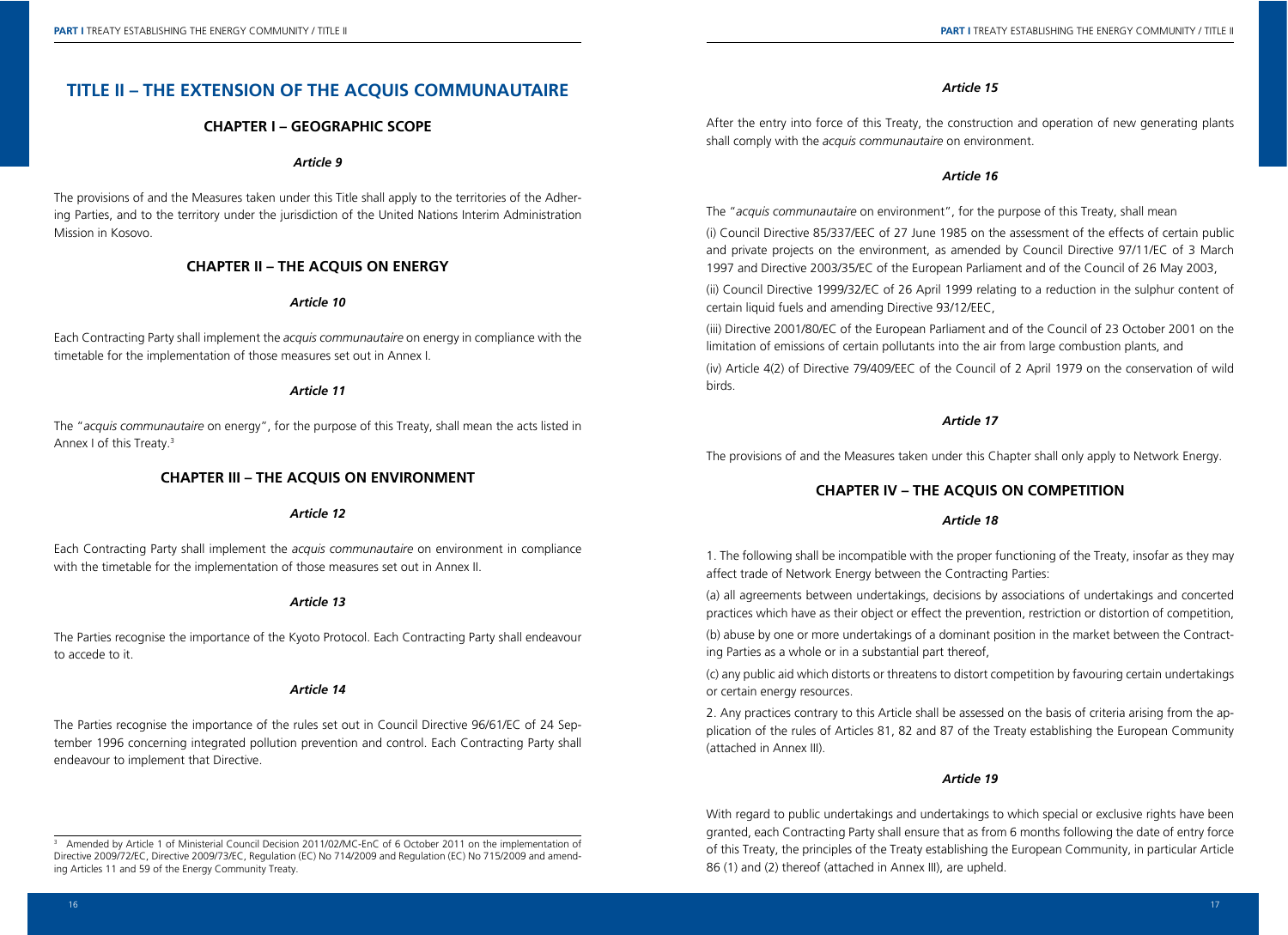# **CHAPTER V – THE ACQUIS FOR RENEWABLES**

#### *Article 20*<sup>4</sup>

Each Contracting Party shall implement Directive 2009/28/EC of the European Parliament and of the Council of 23 April 2009 on the promotion of the use of energy from renewable sources and amending and subsequently repealing Directives 2001/77/EC and 2003/30/EC.

# **CHAPTER VI – COMPLIANCE WITH GENERALLY APPLICABLE STANDARDS OF THE EUROPEAN COMMUNITY**

#### *Article 21*

Within one year of the date of entry into force of this Treaty, the Secretariat shall draw up a list of the Generally Applicable Standards of the European Community, to be submitted to the Ministerial Council for adoption.

## *Article 22*

The Contracting Parties shall, within one year of the adoption of the list, adopt development plans to bring their Network Energy sectors into line with these Generally Applicable Standards of the European Community.

## *Article 23*

"Generally Applicable Standards of the European Community" shall refer to any technical system standard that is applied within the European Community, and is necessary for operating network systems safely and efficiently, including aspects of transmission, cross-border connections, modulation and general technical system security standards issued where applicable via the European Committee for Standardization (CEN), the European Committee for Electrotechnical Standardization (CENELEC) and similar normation bodies or as issued by the Union for the Co-ordination of Transmission of Electricity (UCTE) and the European Association for the Streamlining of Energy Exchanges (Easeegas) for common rule setting and business practices.

# **CHAPTER VII – THE ADAPTATION AND EVOLUTION OF THE ACQUIS**

#### *Article 24*

For the implementation of this Title, the Energy Community shall adopt Measures adapting the *acquis communautaire* described in this Title, taking into account both the institutional framework of this Treaty and the specific situation of each of the Contracting Parties.

18 году самых на селото на селото на селото на селото на селото на селото на селото на селото на селото на 19

The Energy Community may take Measures to implement amendments to the *acquis communautaire* described in this Title, in line with the evolution of European Community law.

# **TITLE III – MECHANISM FOR OPERATION OF NETWORK ENERGY MARKETS**

# **CHAPTER I – GEOGRAPHIC SCOPE**

## *Article 26*

The provisions of and the Measures taken under this Title shall apply to the territories of the Adhering Parties, to the territory under the jurisdiction of the United Nations Interim Administration Mission in Kosovo, and to the territories of the European Community referred to in Article 27.

#### *Article 27*

As regard the European Community, the provisions of and the Measures taken under this Title shall apply to the territories of the Republic of Austria, of the Hellenic Republic, of the Republic of Hungary, of the Italian Republic, and of the Republic of Slovenia. Upon accession to the European Union of an Adhering Party, the provisions of and the Measures taken under this Title shall, without any further formalities, also apply to the territory of that new Member State.

# **CHAPTER II – MECHANISM FOR LONG-DISTANCE TRANSPORTATION OF NETWORK ENERGY**

## *Article 28*

The Energy Community shall take additional Measures establishing a single mechanism for the crossborder transmission and/or transportation of Network Energy.

# **CHAPTER III – SECURITY OF SUPPLY**

### *Article 29*

The Parties shall, within one year of the date of entry into force of this Treaty, adopt security of supply statements describing in particular diversity of supply, technological security, and geographic origin of imported fuels. The statements shall be communicated to the Secretariat, and shall be available to any Party to this Treaty. They shall be updated every two years. The Secretariat shall give guidance and assistance with respect to such statements.

#### *Article 25*

<sup>4</sup> Amended by Article 1 of Ministerial Council Decision 2012/04/MC-EnC of 18 October 2012 on the implementation of Directive 2009/28/EC and amending Article 20 of the Energy Community Treaty.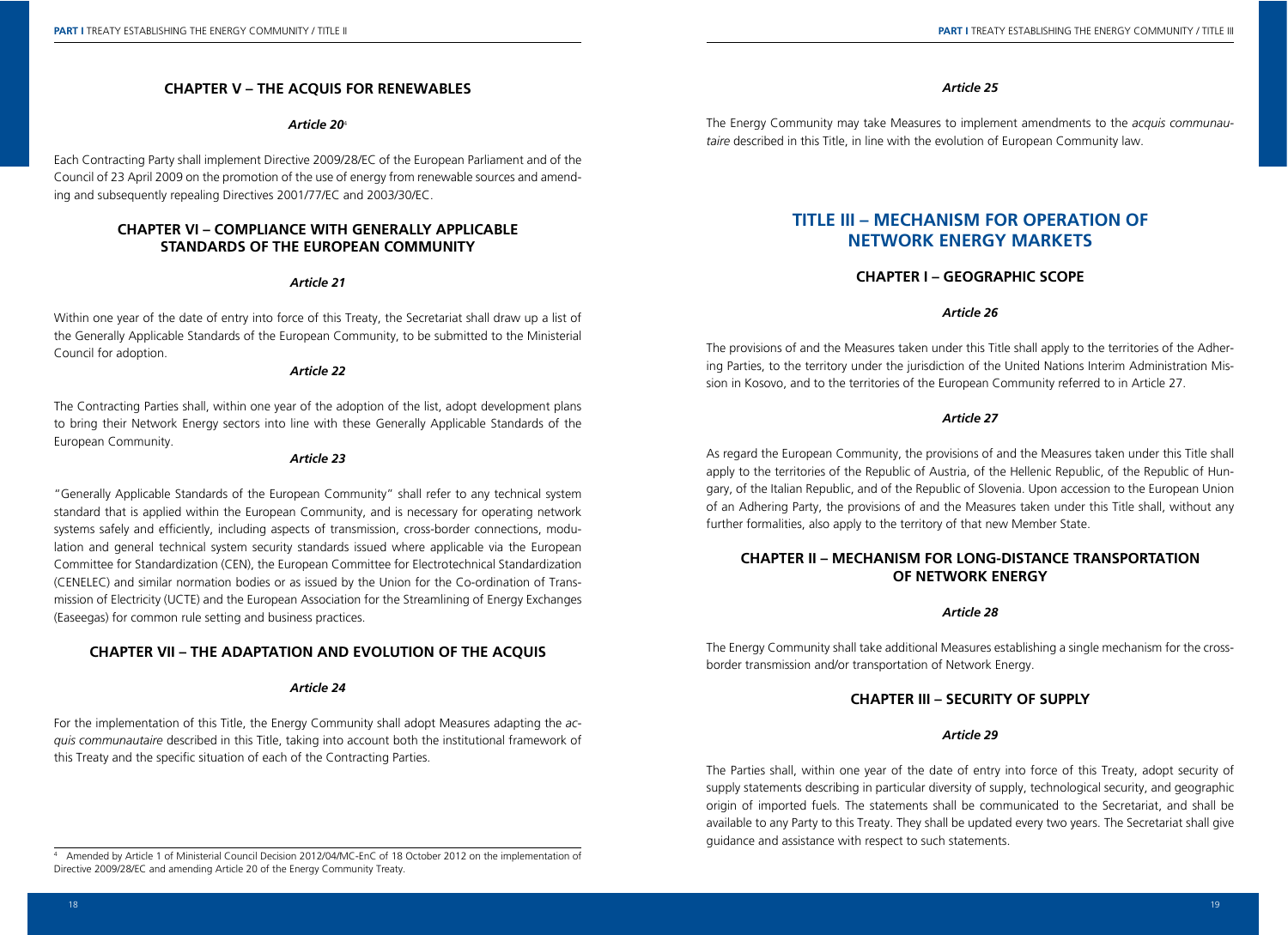Article 29 does not imply a necessity to change energy policies or purchasing practices.

# **CHAPTER IV – PROVISION OF ENERGY TO CITIZENS**

## **Article 31**

The Energy Community shall promote high levels of provision of Network Energy to all its citizens within the limits of the public service obligations contained in the relevant *acquis communautaire*  on energy.

#### *Article 32*

For this purpose, the Energy Community may take Measures to: (a) allow for the universal provision of electricity; (b) foster effective demand management policies; (c) ensure fair competition.

#### *Article 33*

The Energy Community may also make Recommendations to support effective reform of the Network Energy sectors of the Parties, including *inter alia* to increase the level of payment for energy by all customers, and to foster the affordability of Network Energy prices to consumers.

# **CHAPTER V – HARMONISATION**

#### *Article 34*

The Energy Community may take Measures concerning compatibility of market designs for the operation of Network Energy markets, as well as mutual recognition of licenses and Measures fostering free establishment of Network Energy companies.

# **CHAPTER VI – RENEWABLE ENERGY SOURCES AND ENERGY EFFICIENCY**

#### *Article 35*

The Energy Community may adopt Measures to foster development in the areas of renewable energy sources and energy efficiency, taking account of their advantages for security of supply, environment protection, social cohesion and regional development.

# **CHAPTER VII – SAFEGUARD MEASURES**

#### *Article 36*

In the event of a sudden crisis on the Network Energy market in the territory of an Adhering Party, the territory under the jurisdiction of the United Nations Interim Administration Mission in Kosovo, or a territory of the European Community referred to in Article 27, where the physical safety or security of persons, or Network Energy apparatus or installations or system integrity is threatened in this territory, the concerned Party may temporarily take necessary safeguard measures.

## *Article 37*

Such safeguard measures shall cause the least possible disturbance in the functioning of the Network Energy market of the Parties, and not be wider in scope than is strictly necessary to remedy the sudden difficulties which have arisen. They shall not distort competition or adversely affect trade in a manner which is at variance with the common interest.

## *Article 38*

The Party concerned shall without delay notify these safeguard measures to the Secretariat, which shall immediately inform the other Parties.

#### *Article 39*

The Energy Community may decide that the safeguard measures taken by the Party concerned do not comply with the provisions of this Chapter, and request that Party to put an end to, or modify, those safeguard measures.

# **TITLE IV – THE CREATION OF A SINGLE ENERGY MARKET**

## **CHAPTER I – GEOGRAPHIC SCOPE**

#### *Article 40*

The provisions of and the Measures taken under this Title shall apply to the territories to which the Treaty establishing the European Community applies under the conditions laid down in that Treaty, to the territories of the Adhering Parties and to the territory under the jurisdiction of the United Nations Interim Mission in Kosovo.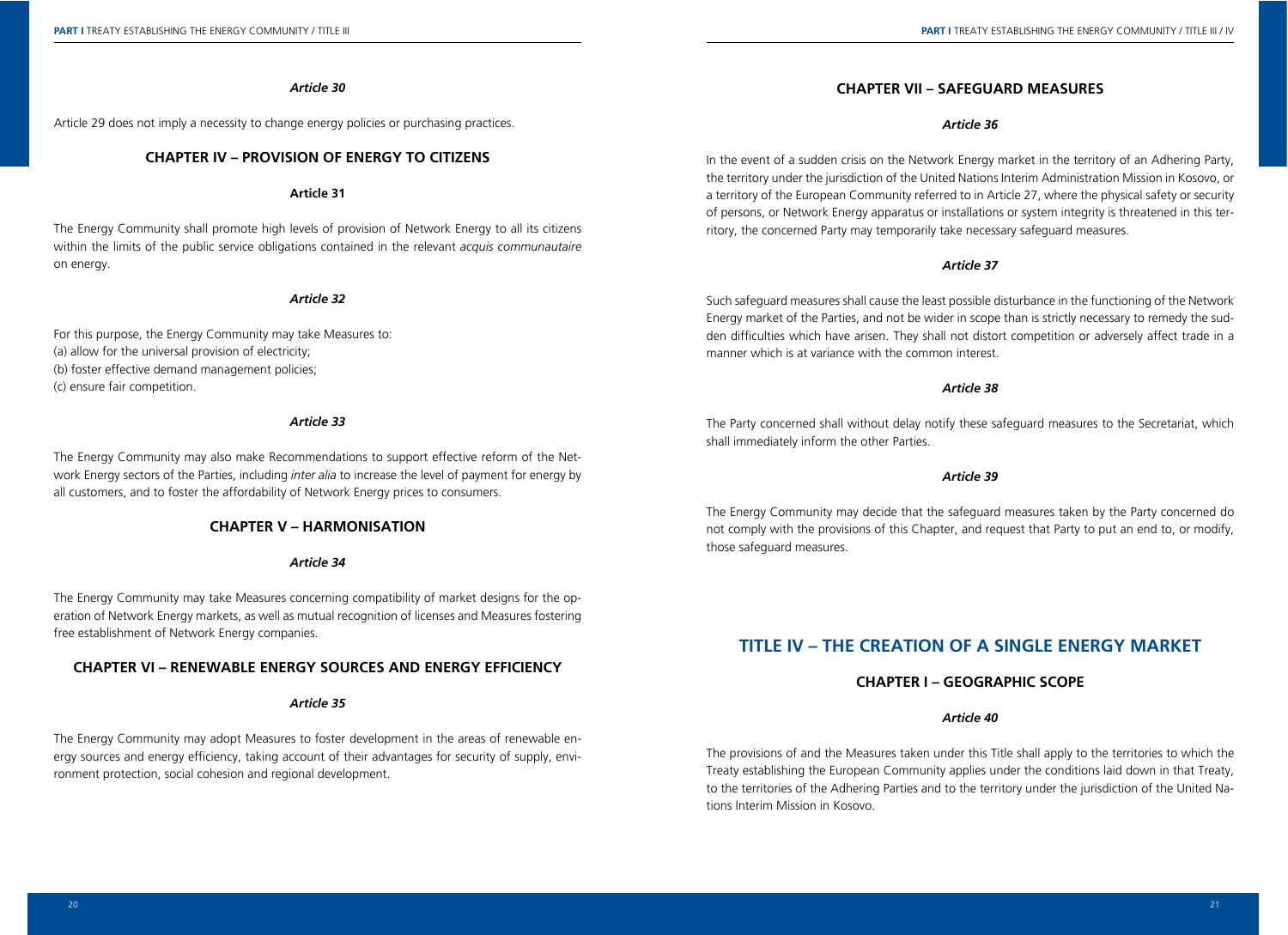# **CHAPTER II – INTERNAL ENERGY MARKET**

#### *Article 41*

1. Customs duties and quantitative restrictions on the import and export of Network Energy and all measures having equivalent effect, shall be prohibited between the Parties. This prohibition shall also apply to customs duties of a fiscal nature.

2. Paragraph 1 shall not preclude quantitative restrictions or measures having equivalent effect, justified on grounds of public policy or public security; the protection of health and life of humans, animals or plants, or the protection of industrial and commercial property. Such restrictions or measures shall not, however, constitute a means of arbitrary discrimination or a disguised restriction on trade between the Parties.

### *Article 42*

1. The Energy Community may take Measures with the aim of creating a single market without internal frontiers for Network Energy.

2. Paragraph 1 shall not apply to fiscal measures, to those relating to the free movement of persons nor to those relating to the rights and interests of employed persons.

## **CHAPTER III – EXTERNAL ENERGY TRADE POLICY**

## *Article 43*

The Energy Community may take Measures necessary for the regulation of imports and exports of Network Energy to and from third countries with a view to ensuring equivalent access to and from third country markets in respect of basic environmental standards or to ensure the safe operation of the internal energy market.

# **CHAPTER IV – MUTUAL ASSISTANCE IN THE EVENT OF DISRUPTION**

#### *Article 44*

In the event of disruption of Network Energy supply affecting a Party and involving another Party or a third country, the Parties shall seek an expeditious resolution in accordance with the provisions of this Chapter.

## *Article 45*

Upon request of the Party directly affected by the disruption, the Ministerial Council shall meet. The Ministerial Council may take the necessary Measures in response to the disruption.

Within one year of the date of entry into force of this Treaty, the Ministerial Council shall adopt a Procedural Act for the operation of the mutual assistance obligation under this Chapter, which may include the conferral of powers to take interim Measures to the Permanent High Level Group.

# **TITLE V – INSTITUTIONS OF THE ENERGY COMMUNITY**

## **CHAPTER I - THE MINISTERIAL COUNCIL**

#### *Article 47*

The Ministerial Council shall ensure that the objectives set out in this Treaty are attained. It shall: (a) provide general policy quidelines;

(b) take Measures;

(c) adopt Procedural Acts, which may include the conferral, under precise conditions, of specific tasks, powers and obligations to carry out the policy of the Energy Community on the Permanent High Level Group, the Regulatory Board or the Secretariat.

#### *Article 48*

The Ministerial Council shall consist of one representative of each Contracting Party and two representatives of the European Community. One non-voting representative of each Participant may participate in its meetings.

#### *Article 49*

The Ministerial Council shall adopt its internal rules of procedure by Procedural Act.

#### *Article 50*<sup>5</sup>

The Presidency shall be held in turn by each Contracting Party for a term of one year in the order decided by a Procedural Act of the Ministerial Council. The Presidency shall convene the Ministerial Council in a place decided upon by the Presidency. The Ministerial Council shall meet at least once every year. The meetings shall be prepared by the Secretariat.

<sup>5</sup> Amended by Article 1 of Ministerial Council Decision 2009/02/MC-EnC of 18 December 2009 amending the Treaty establishing the Energy Community with regard to the frequency of Ministerial Council meetings.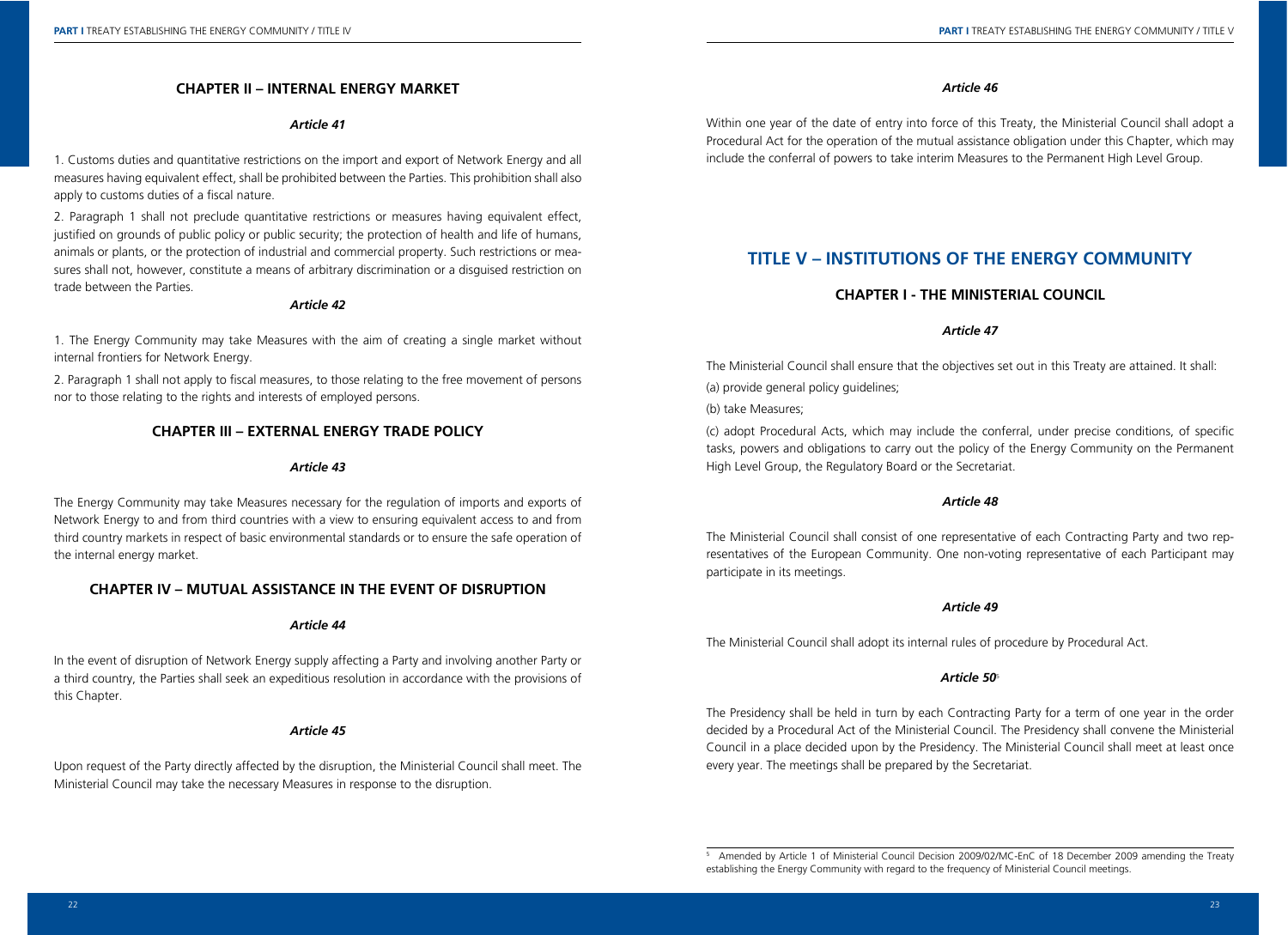The Presidency shall chair the Ministerial Council and be assisted by one representative of the European Community and one representative of the incoming Presidency as Vice-Presidents. The Presidency and the Vice-Presidents shall prepare the draft Agenda.

# *Article 52*

The Ministerial Council shall submit an annual report on the activities of the Energy Community to the European Parliament and to the Parliaments of the Adhering Parties and of the Participants.

# **CHAPTER II - THE PERMANENT HIGH LEVEL GROUP**

## *Article 53*

The Permanent High Level Group shall:

(a) prepare the work of the Ministerial Council;

(b) give assent to technical assistance requests made by international donor organisations, international financial institutions and bilateral donors;

(c) report to the Ministerial Council on progress made toward achievement of the objectives of this Treaty;

(d) take Measures, if so empowered by the Ministerial Council;

(e) adopt Procedural Acts, not involving the conferral of tasks, powers or obligations on other institutions of the Energy Community;

(f) discuss the development of the *acquis communautaire* described in Title II on the basis of a report that the European Commission shall submit on a regular basis.

## *Article 54*

The Permanent High Level Group shall consist of one representative of each Contracting Party and two representatives of the European Community. One non-voting representative of each Participant may participate in its meetings.

#### *Article 55*

The Permanent High Level Group shall adopt its internal rules of procedure as a Procedural Act.

#### *Article 56*

The Presidency shall convene the Permanent High Level Group at a place to be determined by the Presidency. The meetings shall be prepared by the Secretariat.

#### *Article 57*

The Presidency shall chair the Permanent High Level Group and be assisted by one representative of the European Community and one representative of the incoming Presidency as Vice-Presidents. The Presidency and the Vice-Presidents shall prepare the draft Agenda.

# **CHAPTER III – THE REGULATORY BOARD**

#### *Article 58*

The Regulatory Board shall:

(a) advise the Ministerial Council or the Permanent High Level Group on the details of statutory, technical and regulatory rules;

(b) issue Recommendations on cross-border disputes involving two or more Regulators, upon request of any of them;

(c) take Measures, if so empowered by the Ministerial Council;

(d) adopt Procedural Acts.

#### *Article 59*<sup>6</sup>

The Regulatory Board shall be composed of one representative of the energy regulator of each Contracting Party, pursuant to the relevant parts of the *acquis communautaire* on energy. The European Union shall be represented by the European Commission, assisted by one regulator of each Participant, and one representative of the Agency for the Cooperation of Energy Regulators.

## *Article 60*

The Regulatory Board shall adopt its internal rules of procedure by Procedural Act.

#### *Article 61*

The Regulatory Board shall elect a President for a term determined by the Regulatory Board. The European Commission shall act as Vice-President. The President and the Vice-President shall prepare the draft Agenda.

#### *Article 62*

The Regulatory Board shall meet in Athens.

<sup>6</sup> Amended by Article 2 of Ministerial Council Decision 2011/02/MC-EnC of 6 October 2011 on the implementation of Directive 2009/72/EC, Directive 2009/73/EC, Regulation (EC) No 714/2009 and Regulation (EC) No 715/2009 and amending Articles 11 and 59 of the Energy Community Treaty.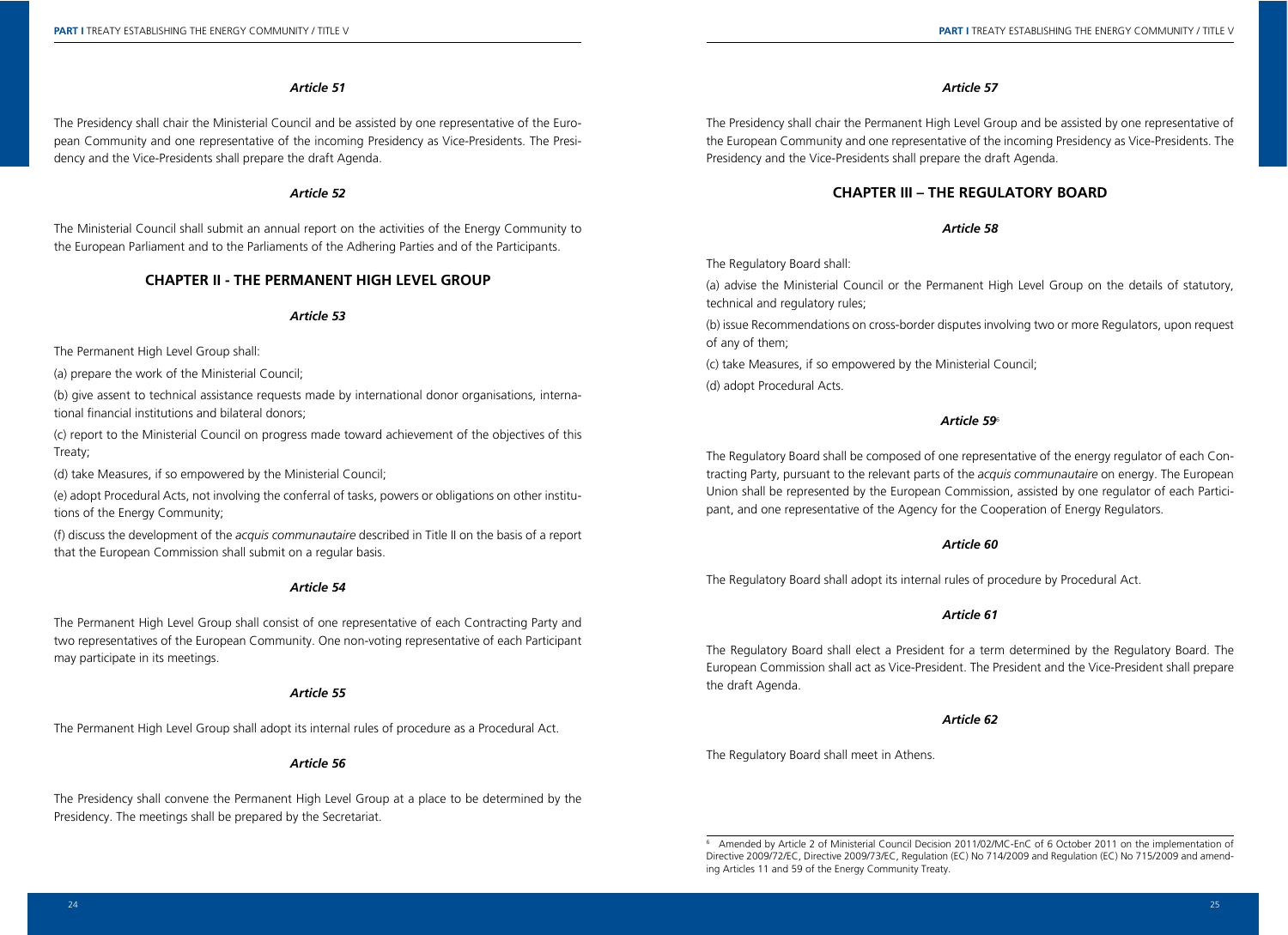# **CHAPTER IV - THE FORA**

#### *Article 63*

Two Fora, composed of representatives of all interested stakeholders, including industry, regulators, industry representative groups and consumers, shall advise the Energy Community.

# *Article 64*

The Fora shall be chaired by a representative of the European Community.

#### *Article 65*

The conclusions of the Fora shall be adopted by consensus. They shall be forwarded to the Permanent High Level Group.

## *Article 66*

The Electricity Forum shall meet in Athens. The Gas Forum shall meet at a place to be determined by a Procedural Act of the Ministerial Council.

# **CHAPTER V - THE SECRETARIAT**

*Article 67*

The Secretariat shall:

(a) provide administrative support to the Ministerial Council, the Permanent High Level Group, the Regulatory Board and the Fora;

(b) review the proper implementation by the Parties of their obligations under this Treaty, and submit yearly progress reports to the Ministerial Council;

(c) review and assist in the coordination by the European Commission of the donors' activity in the territories of the Adhering Parties and the territory under the jurisdiction of the United Nations Interim Administration Mission in Kosovo, and provide administrative support to the donors;

(d) carry out other tasks conferred on it under this Treaty or by a Procedural Act of the Ministerial Council, excluding the power to take Measures; and (e) adopt Procedural Acts.

## *Article 68*

The Secretariat shall comprise a Director and such staff as the Energy Community may require.

## *Article 69*

The Director of the Secretariat shall be appointed by a Procedural Act of the Ministerial Council. The

Ministerial Council shall lay down, by Procedural Act, rules for the recruitment, working conditions and geographic equilibrium of the Secretariat's staff. The Director shall select and appoint the staff.

#### *Article 70*

In the performance of their duties the Director and the staff shall not seek or receive instructions from any Party to this Treaty. They shall act impartially and promote the interests of the Energy Community.

## *Article 71*

The Director of the Secretariat or a nominated alternate shall assist at the Ministerial Council, the Permanent High Level Group, the Regulatory Board and the Fora.

#### *Article 72*

The seat of the Secretariat shall be in Vienna.

# **CHAPTER VI – BUDGET**

#### *Article 73*

Each Party shall contribute to the budget of the Energy Community as set out in Annex IV. The level of contributions may be reviewed every five years, on request of any Party, by a Procedural Act of the Ministerial Council.

## *Article 74*

The Ministerial Council shall adopt the budget of the Energy Community by Procedural Act every two years. The budget shall cover the operational expenses of the Energy Community necessary for the functioning of its institutions. The expenditure of each institution shall be set out in a different part of the budget. The Ministerial Council shall adopt a Procedural Act specifying the procedure for the implementation of the budget, and for presenting and auditing accounts and inspection.

## *Article 75*

The Director of the Secretariat shall implement the budget in accordance with the Procedural Act adopted pursuant to Article 74, and shall report annually to the Ministerial Council on the execution of the budget. The Ministerial Council may decide by Procedural Act, if appropriate, to entrust independent auditors with verifying the proper execution of the budget.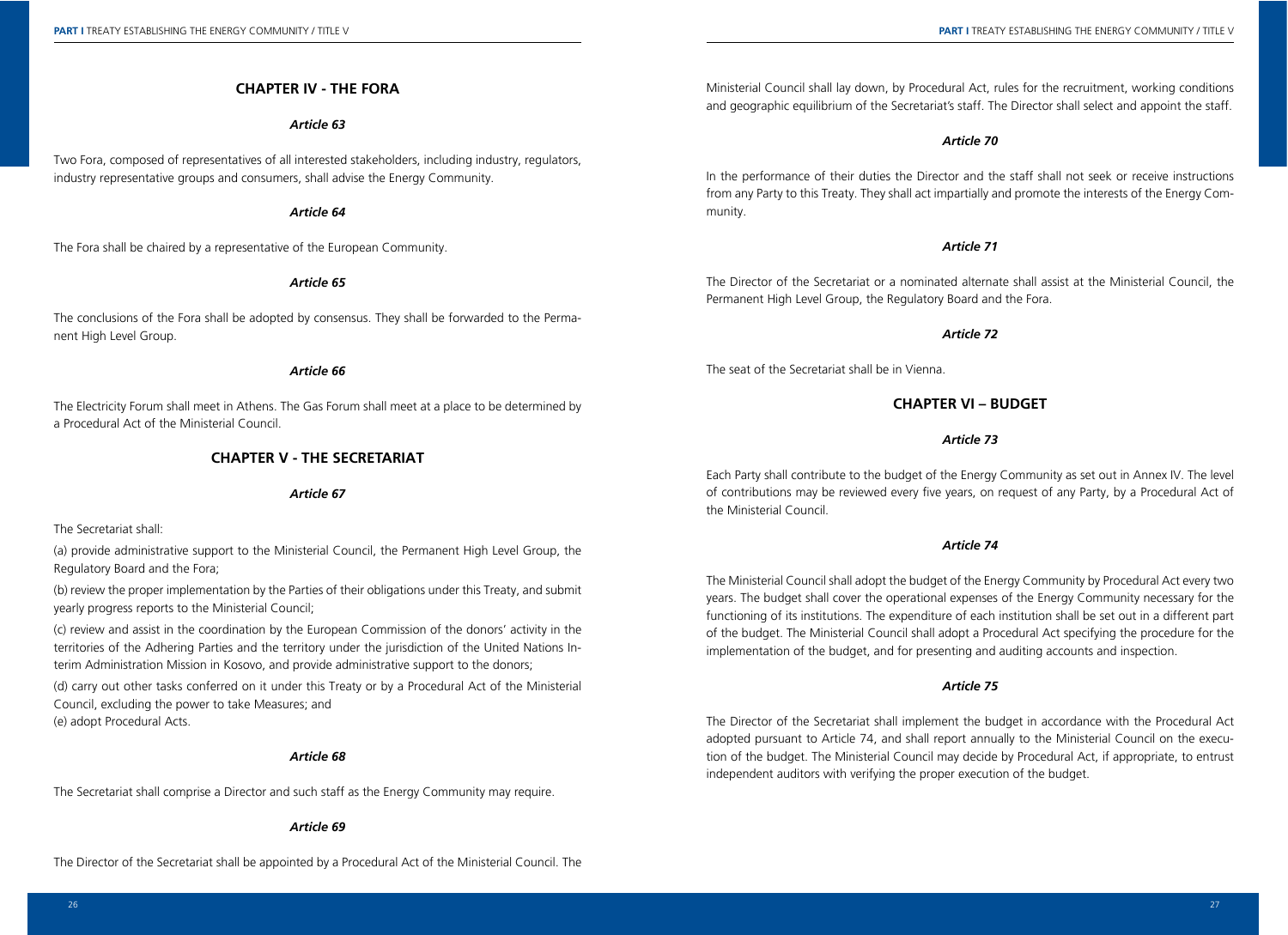# **TITLE VI – DECISION MAKING PROCESS**

# **CHAPTER I – GENERAL PROVISIONS**

*Article 76*

Measures may take the form of a Decision or a Recommendation.

A Decision is legally binding in its entirety upon those to whom it is addressed. A Recommendation has no binding force. Parties shall use their best endeavours to carry out Recommendations.

#### *Article 77*

Save as provided in Article 80, each Party shall have one vote.

*Article 78*

The Ministerial Council, the Permanent High Level Group or the Regulatory Board may act only if two third of the Parties are represented. Abstentions in a vote from Parties present shall not count as votes cast.

# **CHAPTER II – MEASURES UNDER TITLE II**

#### *Article 79*

The Ministerial Council, the Permanent High Level Group or the Regulatory Board shall take Measures under Title II on a proposal from the European Commission. The European Commission may alter or withdraw its proposal at any time during the procedure leading to adoption of the Measures.

## *Article 80*

Each Contracting Party shall have one vote.

## *Article 81*

The Ministerial Council, the Permanent High Level Group or the Regulatory Board shall act by a majority of the votes cast.

# **CHAPTER III – MEASURES UNDER TITLE III**

## *Article 82*

The Ministerial Council, the Permanent High Level Group or the Regulatory Board shall take Measures under Title III on a proposal from a Party or the Secretariat.

#### *Article 83*

The Ministerial Council, the Permanent High Level Group or the Regulatory Board shall act by a two third majority of the votes cast, including a positive vote of the European Community.

# **CHAPTER IV – MEASURES UNDER TITLE IV**

### *Article 84*

The Ministerial Council, the Permanent High Level Group or the Regulatory Board shall take Measures under Title IV on a proposal from a Party.

#### *Article 85*

The Ministerial Council, the Permanent High Level Group or the Regulatory Board shall take Measures by unanimity.

# **CHAPTER V – PROCEDURAL ACTS**

## *Article 86*

A Procedural Act shall regulate organizational, budgetary and transparency issues of the Energy Community, including the delegation of power from the Ministerial Council to the Permanent High Level Group, the Regulatory Board or the Secretariat, and shall have binding force on the institutions of the Energy Community, and, if the Procedural Act so provides, on the Parties.

## *Article 87*

Save as provided in Article 88, Procedural Acts shall be adopted in compliance with the Decision Making Process set out in Chapter III of this Title.

#### *Article 88*

The Procedural Act appointing the Director of the Secretariat provided for in Article 69 shall be adopted by simple majority on a proposal from the European Commission. The Procedural Acts on budgetary matters provided for in Articles 73 and 74 shall be adopted by unanimity on a proposal from the European Commission. The Procedural Acts conferring powers on the Regulatory Board provided for in Article 47(c) shall be taken by unanimity on a proposal from a Party or the Secretariat.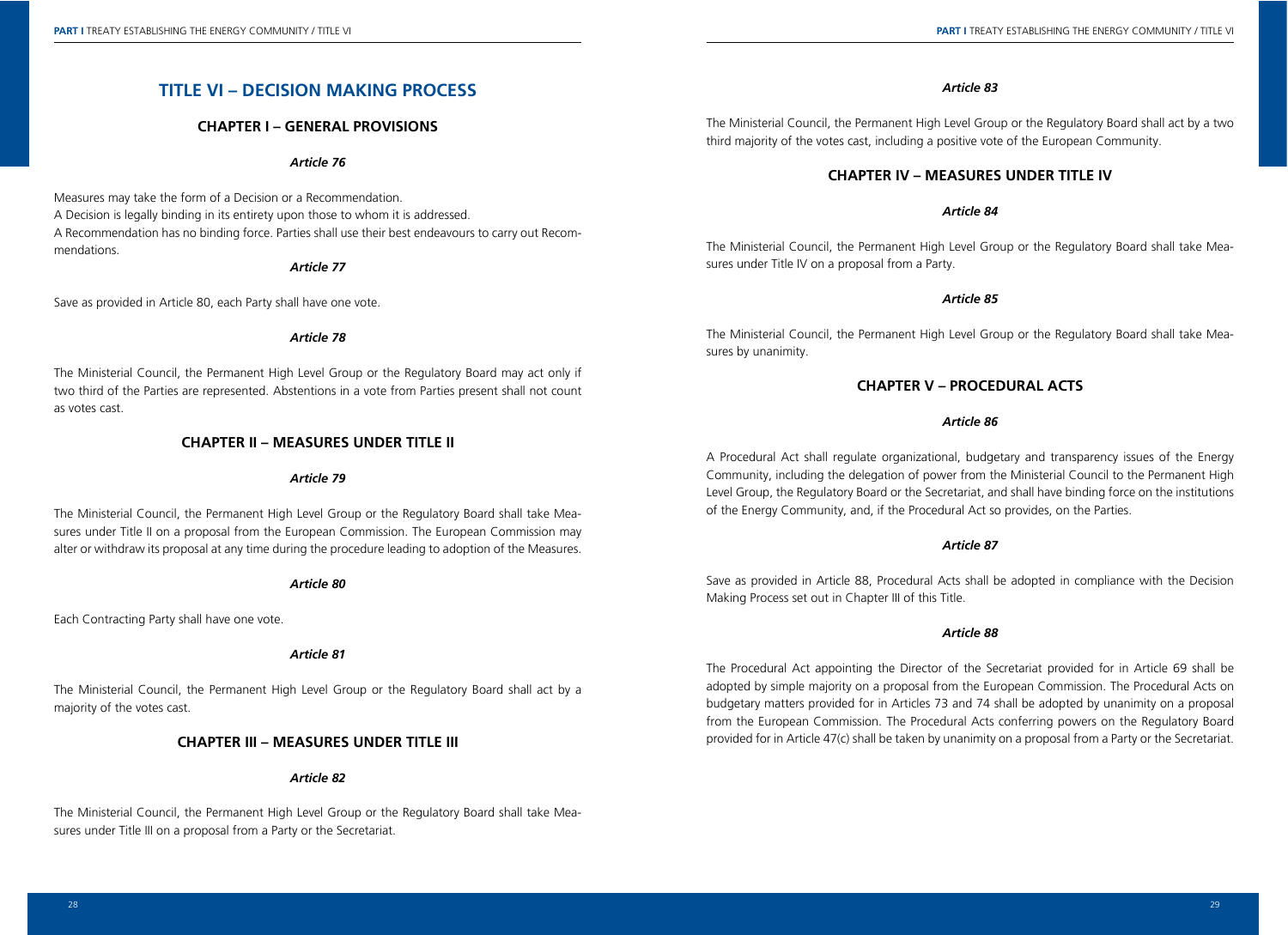# **TITLE VII - IMPLEMENTATION OF DECISIONS AND DISPUTE SETTLEMENT**

## *Article 89*

The Parties shall implement Decisions addressed to them in their domestic legal system within the period specified in the Decision.

## *Article 90*

1. Failure by a Party to comply with a Treaty obligation or to implement a Decision addressed to it within the required period may be brought to the attention of the Ministerial Council by a reasoned request of any Party, the Secretariat or the Regulatory Board. Private bodies may approach the Secretariat with complaints.

2. The Party concerned may make observations in response to the request or complaint.

#### *Article 91*

1. The Ministerial Council may determine the existence of a breach by a Party of its obligations. The Ministerial Council shall decide:

(a) by a simple majority, if the breach relates to Title II;

(b) by a two-third majority, if the breach relates to Title III;

(c) by unanimity, if the breach relates to Title IV.

2. The Ministerial Council may subsequently decide by simple majority to revoke any decisions adopted under this Article.

### *Article 92*

1. At the request of a Party, the Secretariat or the Regulatory Board, the Ministerial Council, acting by unanimity, may determine the existence of a serious and persistent breach by a Party of its obligations under this Treaty and may suspend certain of the rights deriving from application of this Treaty to the Party concerned, including the suspension of voting rights and exclusion from meetings or mechanisms provided for in this Treaty.

2. The Ministerial Council may subsequently decide by simple majority to revoke any decisions taken under this Article.

#### *Article 93*

When adopting the decisions referred to in Articles 91 and 92, the Ministerial Council shall act without taking into account the vote of the representative of the Party concerned.

# **TITLE VIII - INTERPRETATION**

#### *Article 94*

The institutions shall interpret any term or other concept used in this Treaty that is derived from European Community law in conformity with the case law of the Court of Justice or the Court of First Instance of the European Communities. Where no interpretation from those Courts is available, the Ministerial Council shall give guidance in interpreting this Treaty. It may delegate that task to the Permanent High Level Group. Such guidance shall not prejudge any interpretation of the *acquis communautaire* by the Court of Justice or the Court of First Instance at a later stage.

# **TITLE IX – PARTICIPANTS AND OBSERVERS**

#### *Article 95*

Upon a request to the Ministerial Council, any Member State of the European Community may be represented in the Ministerial Council, the Permanent High Level Group and the Regulatory Board under the conditions laid down in Articles 48, 54 and 59 as a Participant, and shall be permitted to participate in the discussions of the Ministerial Council, the Permanent High Level Group, the Regulatory Board and the Fora.

## *Article 96*

1. Upon a reasoned request of a neighbouring third country, the Ministerial Council may, by unanimity, accept that country as an Observer. Upon a request presented to the Ministerial Council within six months of the date of entry into force of this Treaty, Moldova shall be accepted as an Observer.

2. Observers may attend the meetings of the Ministerial Council, the Permanent High Level Group, the Regulatory Board and the Fora, without participating in the discussions.

# **TITLE X - DURATION**

#### *Article 97*

This Treaty is concluded for a period of 10 years from the date of entry into force. The Ministerial Council, acting by unanimity, may decide to extend its duration. If no such decision is taken, the Treaty may continue to apply between those Parties who voted in favour of extension, provided that their number amounted to at least two thirds of the Parties to the Energy Community.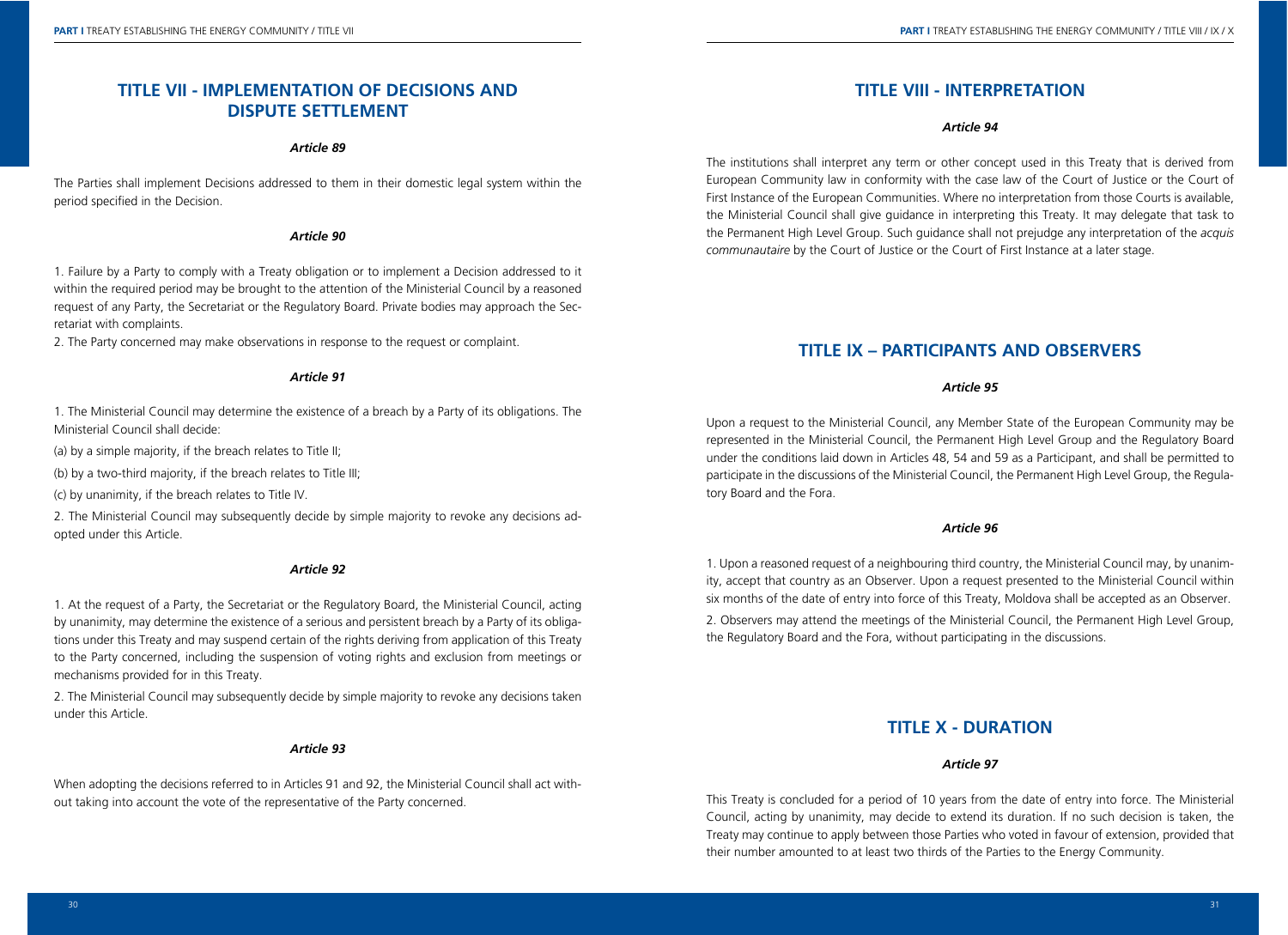# Any party may withdraw from this Treaty by giving six months notice, addressed to the Secretariat.

## *Article 99*

*Article 98*

Upon accession to the European Community of an Adhering Party, that party shall become a Participant as provided for in Article 95.

Any obligations under an agreement between the European Community and its Member States on the one hand, and a Contracting Party on the other hand shall not be affected by this Treaty. Any commitment taken in the context of negotiations for accession to the European Union shall not be affected by this Treaty.

#### *Article 104*

Until the adoption of the Procedural Act referred to in Article 50, the 2003 Athens Memorandum of Understanding<sup>,</sup> shall define the order for holding the Presidency.

#### *Article 105*

This Treaty shall be approved by the Parties in accordance with their internal procedures. This Treaty shall enter into force on the first day of the month following the date on which the European Community and six Contracting Parties have notified the completion of the procedures necessary for this purpose.

-Notification shall be sent to the Secretary-General of the Council of the European Union who shall be the depositary for this Treaty.

In witness thereof the duly authorised representatives have signed this Treaty.

# **TITLE XI – REVISION AND ACCESSION**

#### *Article 100*

The Ministerial Council may, by unanimity of its Members:

(i) amend the provisions of Title I to VII;

(ii) decide to implement other parts of the *acquis communautaire* related to Network Energy;

(iii) extend this Treaty to other energy products and carriers or other essential network infrastructures:

(iv) agree on the accession to the Energy Community of a new Party.

# **TITLE XII - FINAL AND TRANSITIONAL PROVISIONS**

### *Article 101*

Without prejudice to Articles 102 and 103, the rights and obligations arising from agreements concluded by a Contracting Party before the signature of this Treaty shall not be affected by the provisions of this Treaty. To the extent that such agreements are not compatible with this Treaty, the Contracting Party concerned shall take all appropriate measures to eliminate the incompatibilities established, no later than one year after the date of entry into force of this Treaty.

### *Article 102*

All obligations under this Treaty are without prejudice to existing legal obligations of the Parties under the Treaty establishing the World Trade Organisation.

<sup>7</sup> Memorandum of Understanding on the Regional Energy Market in South East Europe and its Integration into the European Community Internal Energy Market, signed in Athens on 8 December 2003.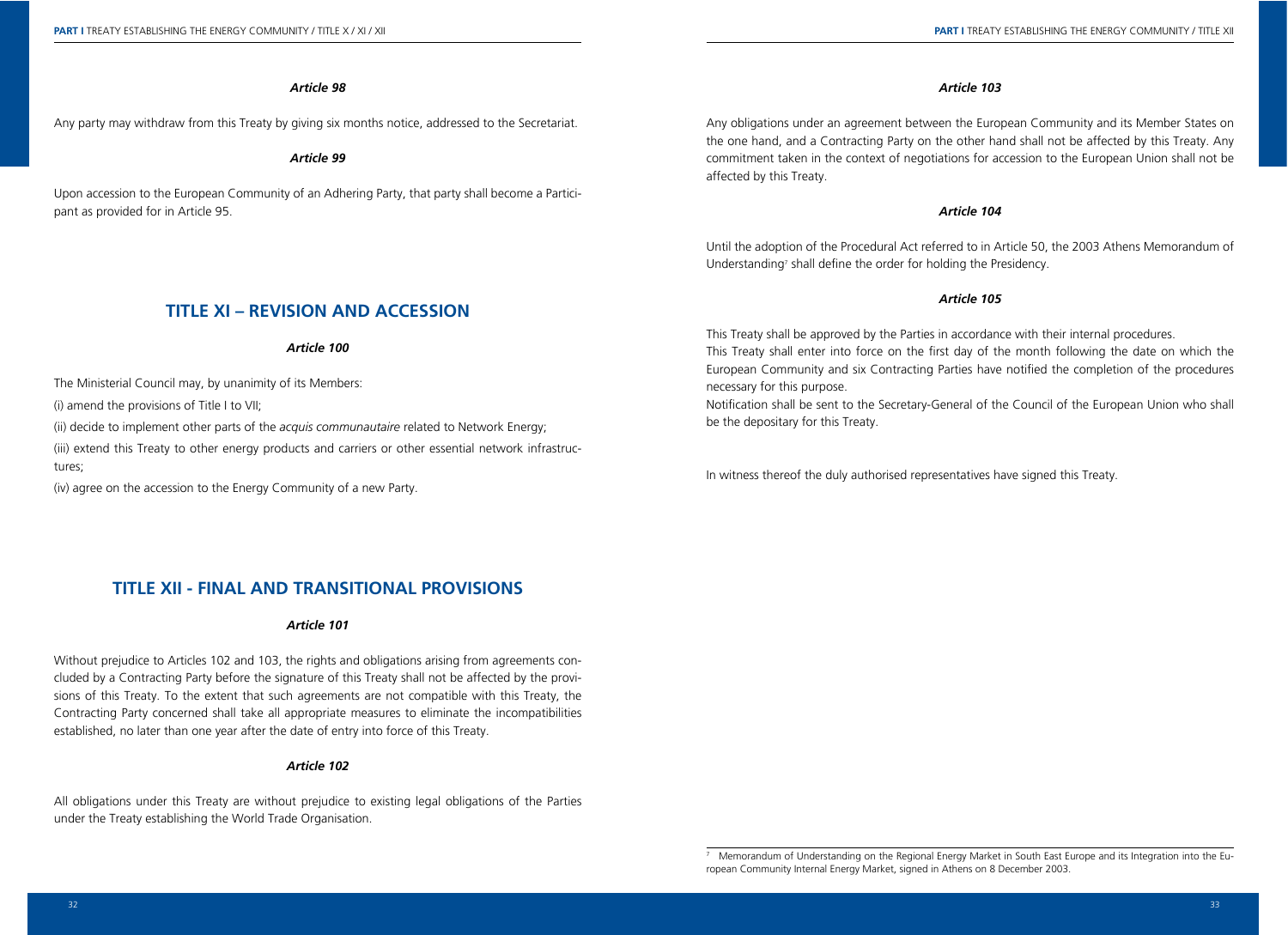Done at Athens, on the twenty-fifth day of October in the year two thousand and five.

For the former Yugoslav Republic of Macedonia

For the European Community

to what 1 fan

For the Republic of Albania

Fere Rule

For the Republic of Bulgaria

Illi

For Bosnia and Herzegovina

For the Republic of Croatle

Melin

For the Republic of Montenegro

For Romania

For the Republic of Serbia

Yog M. Mayreal

For the United Nations Interim Administration Mission in Kosovo pursuant to the United Nations Security Council Resolution 1244

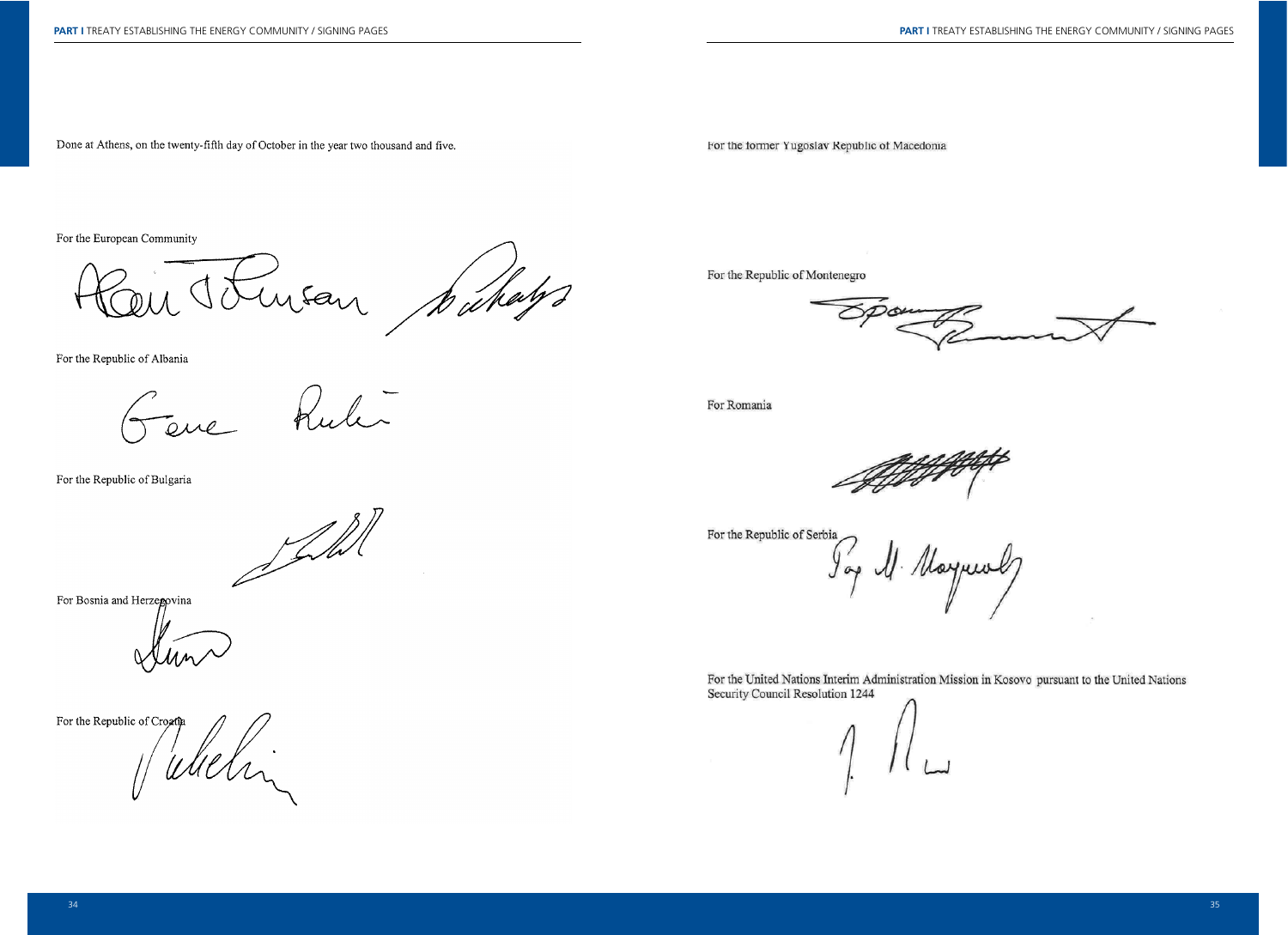**Republic of Macedonia** - Office of the Deputy Prime Minister-Minčo Jordanov

Athens. 25 October 2005



**COUNCIL OF** THE EUROPEAN UNION **The Presidency** 

Athens, 25 October 2005

Mr. Minco Jordanov,

Vice-President of the Government of the former Yugoslav Republic of Macedonia.

Sir,

The European Community takes note of your letter of today's date and confirms that your letter and this reply shall together take the place of the signature of the Treaty establishing the Energy Community by the former Yugoslav Republic of Macedonia. However, this cannot be construed as acceptance or recognition by the European Community, in whatever form or content of a denomination other than "former Yugoslav Republic of Macedonia".

Please accept, Sir, the assurance of my highest consideration.

On behalf of the European Community

Rey Solusar

Your Excellency,

Hereby I declare that the text of the Treaty establishing the Energy Community is acceptable for the Government of the Republic of Macedonia.

With this letter, the Government of the Republic of Macedonia considers itself as signatory of the Treaty establishing the Energy Community.

However, I declare that the Republic of Macedonia does not accept the denomination used for my country in the above-mentioned documents having in view that the constitutional name of my country is the Republic of Macedonia.

Please accept, Your Excellency, the assurances of my highest consideration.

Minčo Jordanov

THE EUROPEAN COMMUNITY

**Brussels** 

Ilindenska bb, 1000 Skopje, +389 (0)2 3134211 (tel); +389 (0)2 3221506 (fax); http://www.vlada.mk

175 Rue de la Loi. 1048 Brussels, Belgium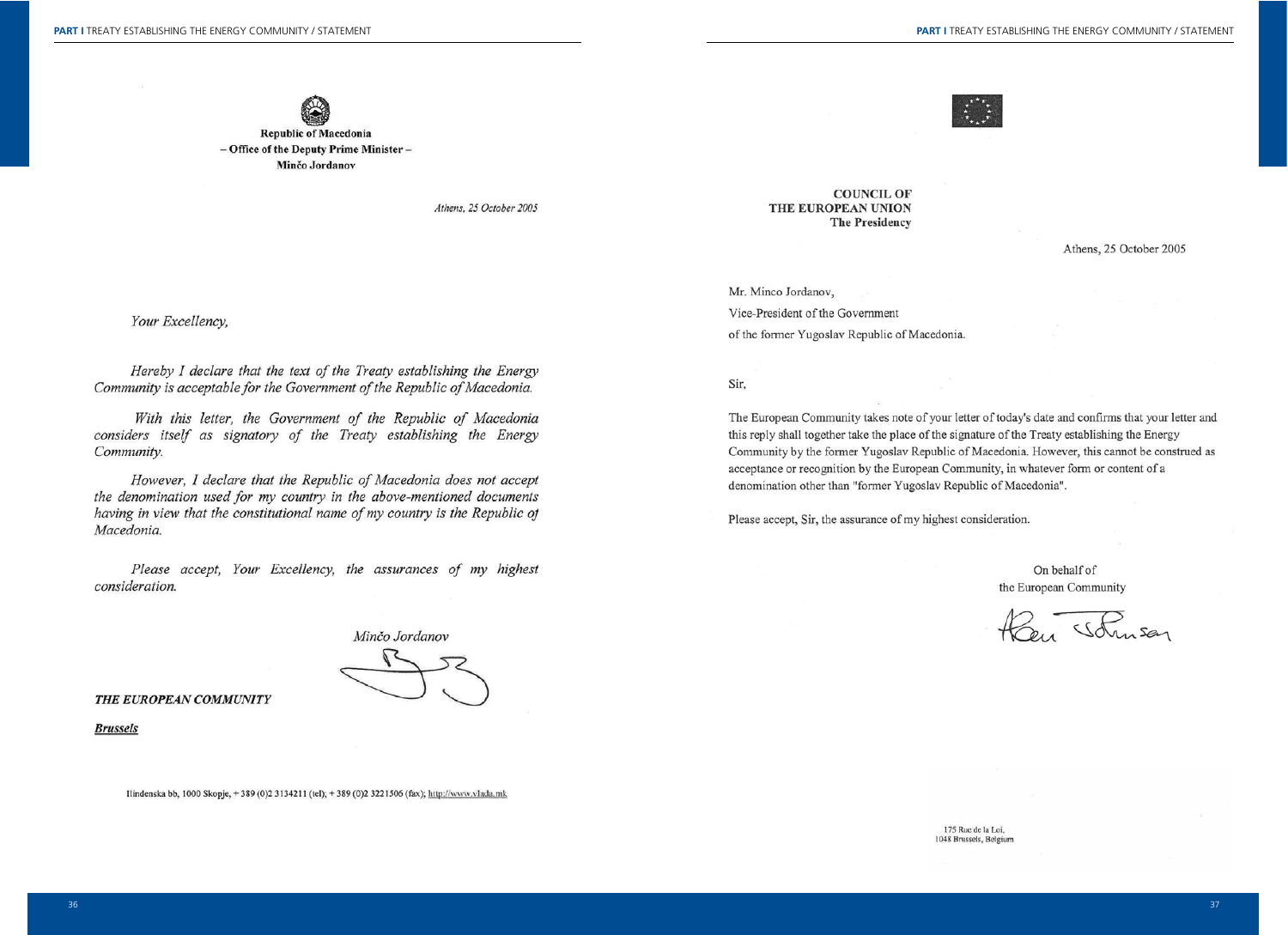

**NATIONS UNIES Mission d'Administration Intérimaire des Nations Unies** au Kosovo

#### **DECLARATION**

I, Søren Jessen-Petersen, Special Representative of the Secretary General and Head of the United Nations Interim Administration Mission in Kosovo (UNMIK),

HEREBY DECLARE that the United Nations Interim Administration Mission in Kosovo (UNMIK) is signing the Treaty establishing the Energy Community on 25 October 2005, subject to the following terms:

(i) The United Nations Interim Administration Mission in Kosovo (UNMIK) established by Security Council resolution 1244 (1999) of 10 June 1999 signs the Treaty on behalf of Kosovo;

(ii) The Treaty is valid in respect of Kosovo for the duration of UNMIK administration under resolution 1244 (1999), and its continued validity beyond that would depend on the future administration of Kosovo; and

(iii) The conclusion of the Treaty on the part of UNMIK is without prejudice to the future status of Kosovo.

Furthermore, the Treaty does not engage the responsibility of the United Nations, nor does it create for the Organization any legal, financial or other obligations.

I request that this Declaration be duly recorded and form part of the official records of the Treaty.

IN WITNESS WHEREOF, I have hereto set my hand and seal.



Done at Pristina on 21 October 2005.

Søren Jessen-Petersen Special Representative of the Secretary General

### **STATEMENT**

#### Of the Serbian Delegation at the Ceremony of the signing of the Treaty establishing the Energy **Community**

"The Government of the Republic of Serbia would like to state that the signing of the Treaty establishing the Energy Community on behalf of the Special Representative of the Secretary General United Nations Interim Administration Mission in Kosovo shall in no way prejudge the final status of Kosovo and Metohija. The Government of the Republic of Serbia recalls the UN Security Council Resolution 1244 reaffirming the commitment of all Member States to the sovereignty and territorial integrity of the Serbia and Montenegro."

Athens, October 25, 2005

Pop 11. Vaynoly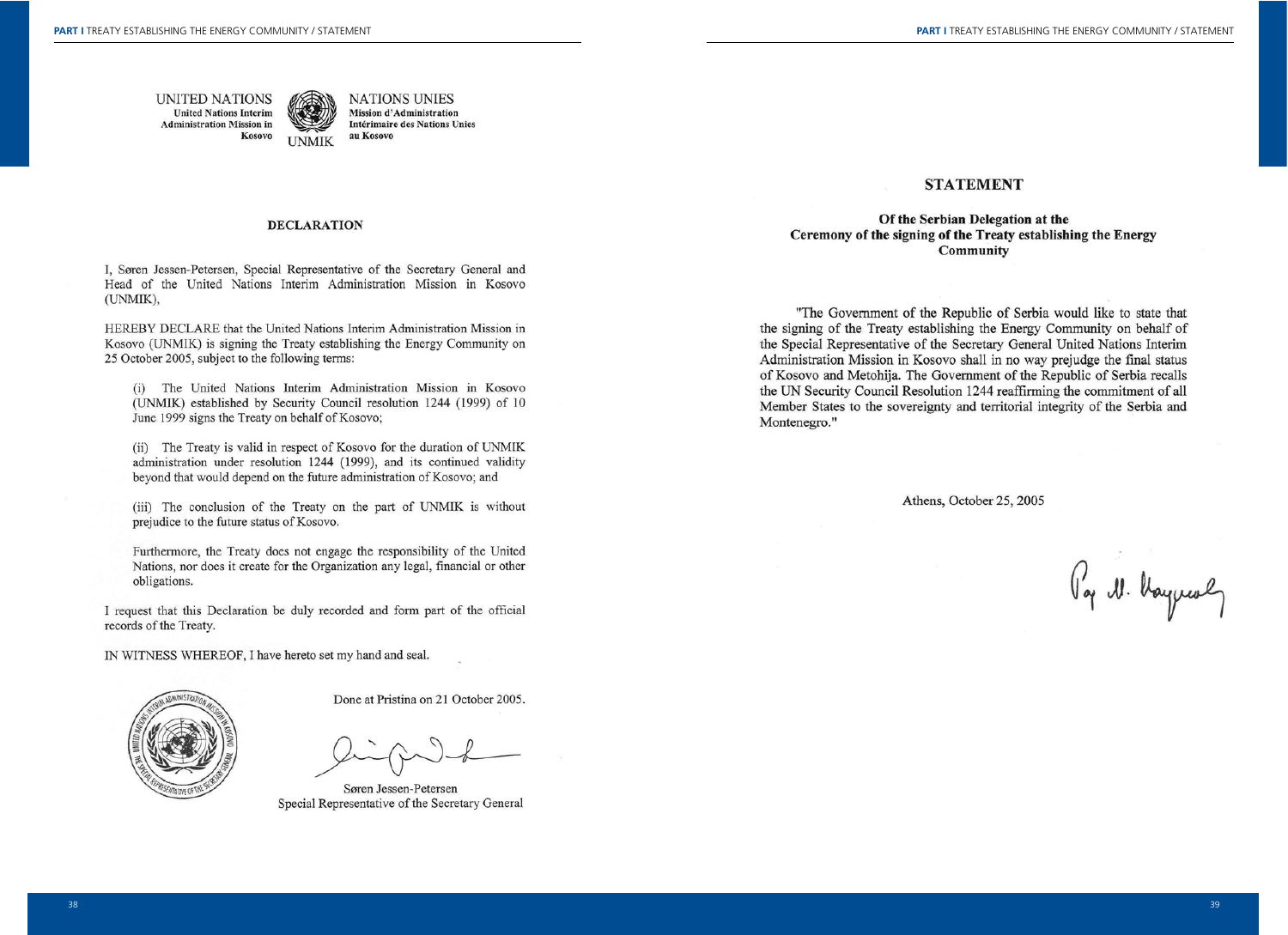### **ANNEX I**<sup>8</sup>

## **LIST OF ACTS INCLUDED IN THE "ACQUIS COMMUNAUTAIRE ON ENERGY"**

(1) Directive 2009/72/EC of the European Parliament and of the Council of 13 July 2009 concerning common rules for the internal market in electricity, as adopted by Decision No 2011/02/MC-EnC of the Ministerial Council of 06/10/2011.

(2) Directive 2009/73/EC of the European Parliament and of the Council of 13 July 2009 concerning common rules for the internal market in natural gas, as adopted by Decision No 2011/02/MC-EnC of the Ministerial Council of 06/10/2011.

(3) Regulation (EC) No714/2009 of the European Parliament and of the Council of 13 July 2009 on conditions for access to the network for cross-border exchanges in electricity, as adopted by Decision No 2011/02/MC-EnC of the Ministerial Council of 06/10/2011.

(4) Regulation (EC) No 715/2009 of the European Parliament and of the Council of 13 July 2009 on conditions for access to the natural gas transmission networks, as amended by Commission Decision 2010/685/EU of 10 November 2010, as adopted by Decision No 2011/02/MC-EnC of the Ministerial Council of 06/10/2011.

(5) Directive 2005/89/ of the European Parliament and of the Council of 18 January 2006 concerning measures to safeguard security of electricity supply and infrastructure investment, as adopted by Decision No 2007/06/MC-EnC of the Ministerial Council of 18/12/2007.

(6) Directive 2004/67/EC of 26 April 2004 concerning measures to safeguard security of natural gas supply, as adopted by Decision No 2007/06/MC-EnC of the Ministerial Council of 18/12/2007.

# **ANNEX II**

# **TIMETABLE FOR THE IMPLEMENTATION OF THE ACQUIS ON ENVIRONMENT**

1. Each Contracting Party shall implement Council Directive 85/337/EEC of 27 June 1985 on the assessment of the effects of certain public and private projects on the environment, as amended by Council Directives 97/11/EC of 3 March 1997 and Directive 2003/35/EC of the European Parliament and of the Council of 26 May 2003, on the entry into force of this Treaty.

2. Each Contracting Party shall implement Council Directive 1999/32/EC of 26 April 1999 relating to a reduction in the sulphur content of certain liquid fuels and amending Directive 93/12/EEC by 31 December 2011.

3. Each Contracting Party shall implement Directive 2001/80/EC of the European Parliament and of the Council of 23 October 2001 on the limitation of emissions of certain pollutants into the air from large combustion plants by 31 December 2017.

4. Each Contracting Party shall implement Article 4(2) of Directive 79/409/EEC of the Council of 2 April 1979 on the conservation of wild birds on the entry into force of this treaty.

<sup>8</sup> Amended by Article 1 of Ministerial Council Decision 2011/02/MC-EnC of 6 October 2011 on the implementation of Directive 2009/72/EC, Directive 2009/73/EC, Regulation (EC) No 714/2009 and Regulation (EC) No 715/2009 and amending Articles 11 and 59 of the Energy Community Treaty.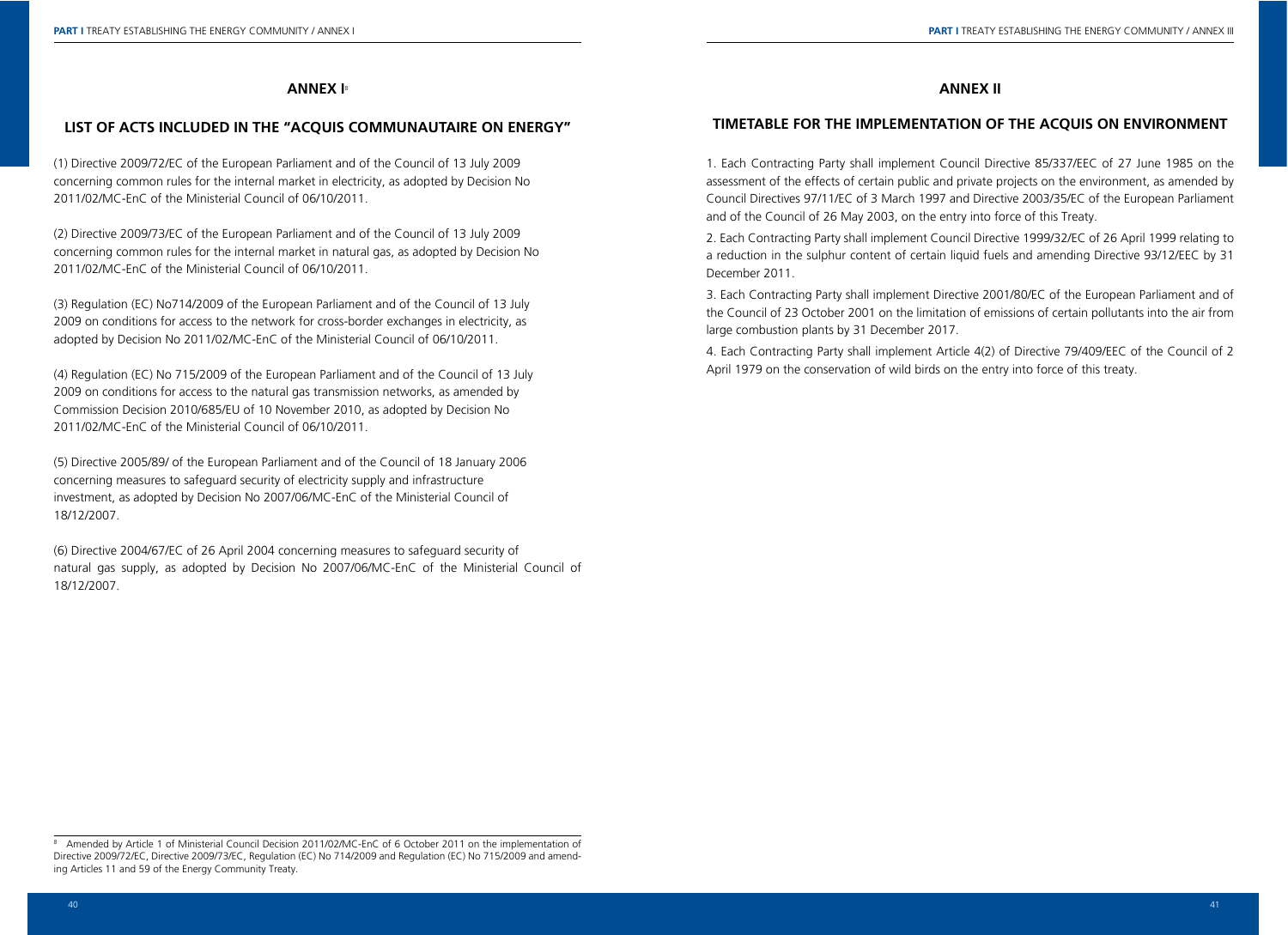# **ANNEX III**

# **EC COMPETITION RULES**

### *Article 81 of the EC Treaty*

1. The following shall be prohibited as incompatible with the common market: all agreements between undertakings, decisions by associations of undertakings and concerted practices which may affect trade between Member States and which have as their object or effect the prevention, restriction or distortion of competition within the common market, and in particular those which:

(a) directly or indirectly fix purchase or selling prices or any other trading conditions;

(b) limit or control production, markets, technical development, or investment;

(c) share markets or sources of supply;

(d) apply dissimilar conditions to equivalent transactions with other trading parties, thereby placing them at a competitive disadvantage;

(e) make the conclusion of contracts subject to acceptance by the other parties of supplementary obligations which, by their nature or according to commercial usage, have no connection with the subject of such contracts.

2. Any agreements or decisions prohibited pursuant to this article shall be automatically void.

3. The provisions of paragraph 1 may, however, be declared inapplicable in the case of:

- any agreement or category of agreements between undertakings,

- any decision or category of decisions by associations of undertakings,

- any concerted practice or category of concerted practices,

which contributes to improving the production or distribution of goods or to promoting technical or economic progress, while allowing consumers a fair share of the resulting benefit, and which does not:

(a) impose on the undertakings concerned restrictions which are not indispensable to the attainment of these objectives;

(b) afford such undertakings the possibility of eliminating competition in respect of a substantial part of the products in question.

## *Article 82 of the EC Treaty*

Any abuse by one or more undertakings of a dominant position within the common market or in a substantial part of it shall be prohibited as incompatible with the common market in so far as it may affect trade between Member States.

Such abuse may, in particular, consist in:

(a) directly or indirectly imposing unfair purchase or selling prices or other unfair trading conditions;

(b) limiting production, markets or technical development to the prejudice of consumers;

(c) applying dissimilar conditions to equivalent transactions with other trading parties, thereby placing them at a competitive disadvantage;

(d) making the conclusion of contracts subject to acceptance by the other parties of supplementary

obligations which, by their nature or according to commercial usage, have no connection with the subject of such contracts.

#### *Article 86(1) and (2) of the EC Treaty*

1. In the case of public undertakings and undertakings to which Member States grant special or exclusive rights, Member States shall neither enact nor maintain in force any measure contrary to the rules contained in this Treaty, in particular to those rules provided for in Article 12 and Articles 81 to 89.

2. Undertakings entrusted with the operation of services of general economic interest or having the character of a revenue-producing monopoly shall be subject to the rules contained in this Treaty, in particular to the rules on competition, in so far as the application of such rules does not obstruct the performance, in law or in fact, of the particular tasks assigned to them. The development of trade must not be affected to such an extent as would be contrary to the interests of the Community.

#### *Article 87 of the EC Treaty*

1. Save as otherwise provided in this Treaty, any aid granted by a Member State or through State resources in any form whatsoever which distorts or threatens to distort competition by favouring certain undertakings or the production of certain goods shall, in so far as it affects trade between Member States, be incompatible with the common market.

2. The following shall be compatible with the common market:

(a) aid having a social character, granted to individual consumers, provided that such aid is granted without discrimination related to the origin of the products concerned;

(b) aid to make good the damage caused by natural disasters or exceptional occurrences;

(c) aid granted to the economy of certain areas of the Federal Republic of Germany affected by the division of Germany, in so far as such aid is required in order to compensate for the economic disadvantages caused by that division.

3. The following may be considered to be compatible with the common market:

(a) aid to promote the economic development of areas where the standard of living is abnormally low or where there is serious underemployment;

(b) aid to promote the execution of an important project of common European interest or to remedy a serious disturbance in the economy of a Member State;

(c) aid to facilitate the development of certain economic activities or of certain economic areas, where such aid does not adversely affect trading conditions to an extent contrary to the common interest;

(d) aid to promote culture and heritage conservation where such aid does not affect trading conditions and competition in the Community to an extent that is contrary to the common interest;

(e) such other categories of aid as may be specified by decision of the Council acting by a qualified majority on a proposal from the Commission.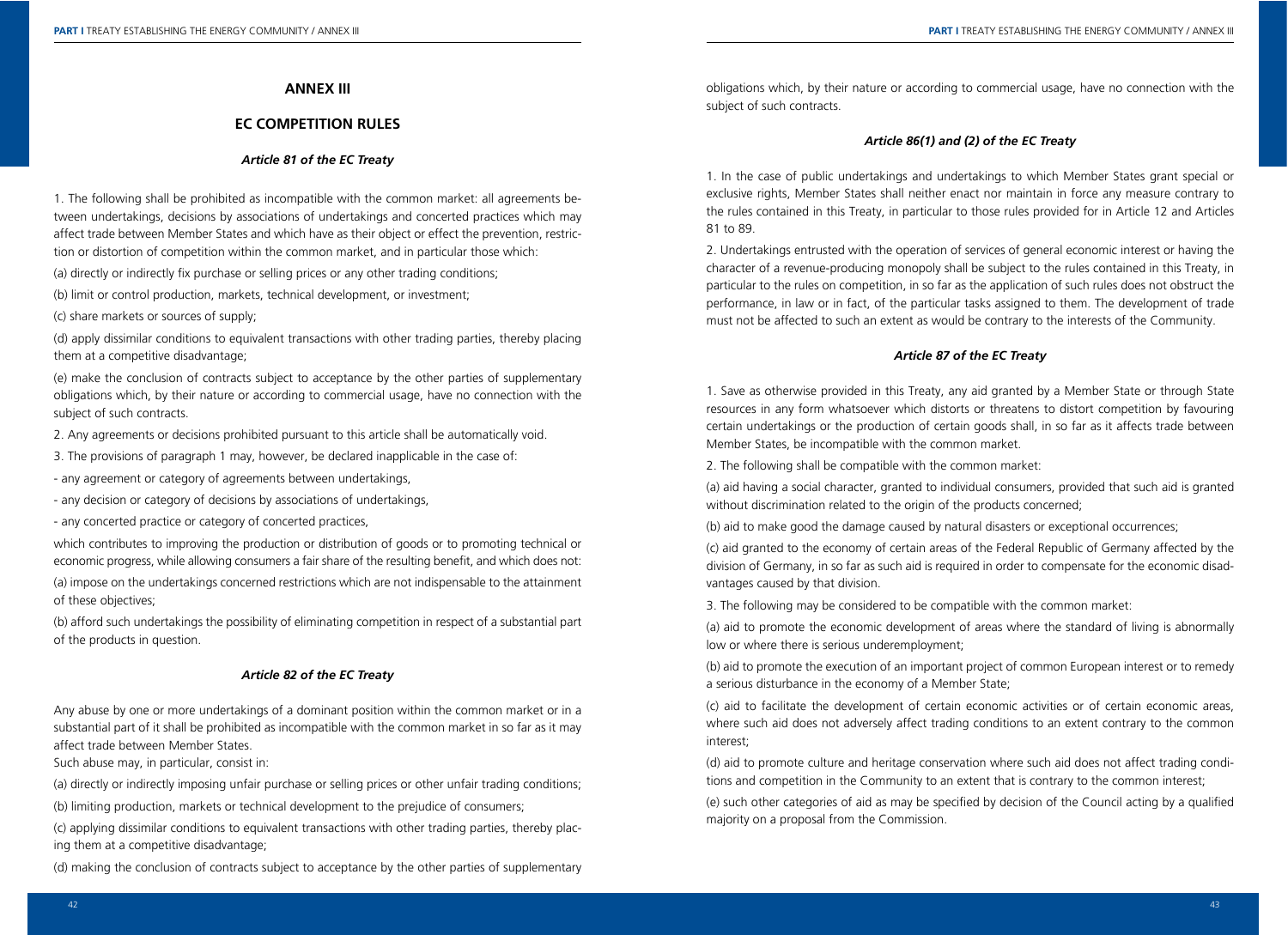# **PROTOCOL CONCERNING THE ACCESSION OF THE REPUBLIC OF MOLDOVA TO THE ENERGY COMMUNITY**

The Energy Community, in accordance with the Treaty establishing the Energy Community (hereinafter - the Treaty) on the one hand,

and the Republic of Moldova on the other hand,

Taking note of the outcome of negotiations on the Republic of Moldova's accession to the Energy Community,

Having regard to the Decision of the Ministerial Council of the Energy Community of 18 December 2009 approving the accession of the Republic of Moldova to the Energy Community on the conditions set out herein (Decision 2009/03/MC-EnC),

# AGREED ON THE FOLLOWING:

## *Article 1*

1. The Republic of Moldova accedes to the Energy Community as a Contracting Party under the terms and conditions set out in the Decision of the Ministerial Council of the Energy Community of 18 December 2009 on the accession of the Republic of Moldova to the Energy Community (Decision 2009/03/MC-EnC), as laid down in this Protocol.

2. Unless specified otherwise in this Protocol, by date of accession, the Republic of Moldova is entitled to all rights granted to Contracting Parties and is subject to all obligations imposed on Contracting Parties by the Treaty and by all Decisions and Procedural Acts adopted in application of the Treaty since its entry into force.

### *Article 2*

1. For the purpose of compliance with Title II of the Treaty establishing the Energy Community and its related Annexes, the timetable for implementation by the Republic of Moldova of the acquis communautaire is defined as follows:

| Directive 2003/55/EC concerning common rules for the internal market By 31 December 2009                                                                                                              |                     |
|-------------------------------------------------------------------------------------------------------------------------------------------------------------------------------------------------------|---------------------|
| in natural gas                                                                                                                                                                                        |                     |
| Regulation 1775/2005 on conditions for access to the natural gas trans-<br>mission networks                                                                                                           | By 31 December 2010 |
| Directive 2004/67/EC concerning measures to safeguard security of natu-<br>ral gas supply                                                                                                             | By 31 December 2010 |
| Directive 2003/54/EC concerning common rules for the internal market By 31 December 2009<br>in electricity                                                                                            |                     |
| Regulation 1228/2003 on conditions for access to the network for cross-<br>border exchanges in electricity                                                                                            | By 31 December 2010 |
| Commission Decision 2006/770/EC amending the Annex to Regulation n°<br>1228/2003 on conditions for access to the network for cross-border ex-<br>changes in electricity                               | By 31 December 2010 |
| Directive 2005/89/EC concerning measures to safeguard security of elec-<br>tricity supply and infrastructure investment                                                                               | By 31 December 2010 |
| Directive 85/337/EEC on the assessment of the effects of certain public By 31 December 2010<br>and private projects on the environment, as amended by Directive 97/11/<br>EC and Directive 2003/35/EC |                     |
| Directive 1999/32/EC relating to a reduction in the sulphur content of By 31 December 2014<br>certain liquid fuels                                                                                    |                     |
| Directive 2001/80/EC on the limitation of emissions of certain pollutants By 31 December 2017<br>into the air from large combustion plants                                                            |                     |
| Directive 79/409/EC, Article 4(2), on the conservation of wild birds                                                                                                                                  | By 31 December 2010 |
| Plan for the implementation of Directive 2001/77/EEC on the promotion<br>of electricity produced from renewable energy sources in the internal elec-<br>tricity market                                | By 31 December 2010 |
| Plan for the implementation of Directive 2003/30/EC on the promotion of By 31 December 2010<br>the use of biofuels or other renewable fuels for transport                                             |                     |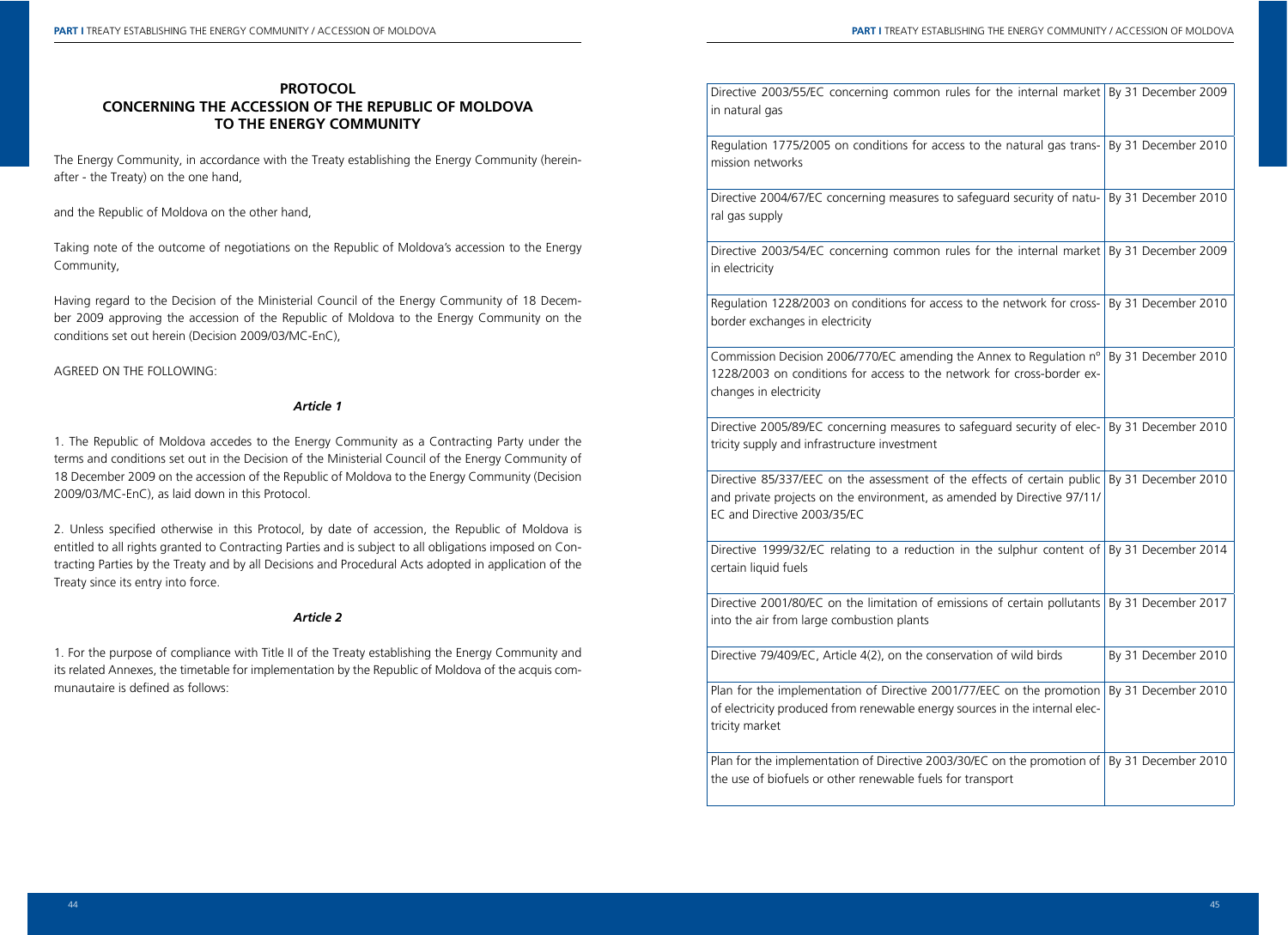2. The Republic of Moldova must ensure that the eligible customers within the meaning of EC Directives 2003/54/EC and 2003/55/EC are:

– From 1 January 2013, all non-household customers; and – From 1 January 2015, all customers.

3. In Article 19 of the Treaty, the reference "as from six months following the date of entry into force of this Treaty" shall be understood as meaning "as from six months following the date of accession of the Republic of Moldova". In Article 22 of the Treaty, the reference "within one year of the adoption of the list" shall be understood as meaning "within one year of the date of accession of the Republic of Moldova". In Article 29 of the Treaty, the reference "within one year of the date of entry into force of this Treaty" shall be understood as meaning "within one year of the date of accession of the Republic of Moldova".

4. Article 15 of the Treaty shall apply to the Republic of Moldova as from one year following the date of accession of the Republic of Moldova.

# *Article 3*

1. The contribution of the Republic of Moldova and of the other Parties to the budget of the Energy Community shall be set out in a Procedural Act to be adopted pursuant to Article 73 of the Treaty. The methodology to be applied shall be based on a pro-rata calculated in relation to GDP and Total Primary Energy Supply.

2. The first contribution of the Republic of Moldova shall be due for the first full budgetary year following accession.

#### *Article 4*

1. After adoption by the Ministerial Council of the Energy Community of its Decision on the Republic of Moldova's accession to the Energy Community, the Republic of Moldova shall initiate its internal procedures required for entry into force of its accession to the Energy Community.

2. The accession to the Energy Community shall enter into force on the first day of the second month following the month of completion of the procedures provided in the first paragraph of this article.

Done at Vienna, this seventeenth day of March in the year two thousand and ten.

For the Energy Community **For the Republic of Moldova** 

# **PROTOCOL CONCERNING THE ACCESSION OF UKRAINE TO THE TREATY ESTABLISHING THE ENERGY COMMUNITY**

The Energy Community, in accordance with the Treaty establishing the Energy Community (hereinafter - the Treaty) on the one hand,

And Ukraine on the other hand,

Taking note of the outcome of negotiations on Ukraine's accession to the Energy Community Treaty,

Having regard to the Decision of the Ministerial Council of the Energy Community of 18 December 2009 approving the accession of Ukraine to the Energy Community Treaty on the conditions set out herein (Decision 2009/04/MC-EnC),

AGREED ON THE FOLLOWING:

## *Article 1*

1. Ukraine accedes to the Treaty establishing the Energy Community as a Contracting Party under the terms and conditions set out in the Decision of the Ministerial Council of the Energy Community of 18 December 2009 on the accession of Ukraine to the Energy Community Treaty (Decision 2009/04/MC-EnC), as laid down in this Protocol.

2. Unless specified otherwise in this Protocol, by date of accession, Ukraine is entitled to all rights granted to Contracting Parties and is subject to all obligations imposed on Contracting Parties by the Treaty and by all Decisions and Procedural Acts adopted in application of the Treaty since its entry into force.

#### *Article 2*

1. For the purposes of compliance with Title II of the Treaty establishing the Energy Community and its related Annexes, the timetable for implementation of the acquis communautaire is defined as follows:

| Directive 2003/55/EC concerning common rules for the internal market By 1st January 2012      |  |
|-----------------------------------------------------------------------------------------------|--|
| in natural gas                                                                                |  |
|                                                                                               |  |
| Regulation 1775/2005 on conditions for access to the natural gas trans- By 1st January 2012   |  |
| mission networks                                                                              |  |
|                                                                                               |  |
| Directive 2004/67/EC concerning measures to safeguard security of natu-   By 1st January 2012 |  |
| ral gas supply                                                                                |  |
|                                                                                               |  |